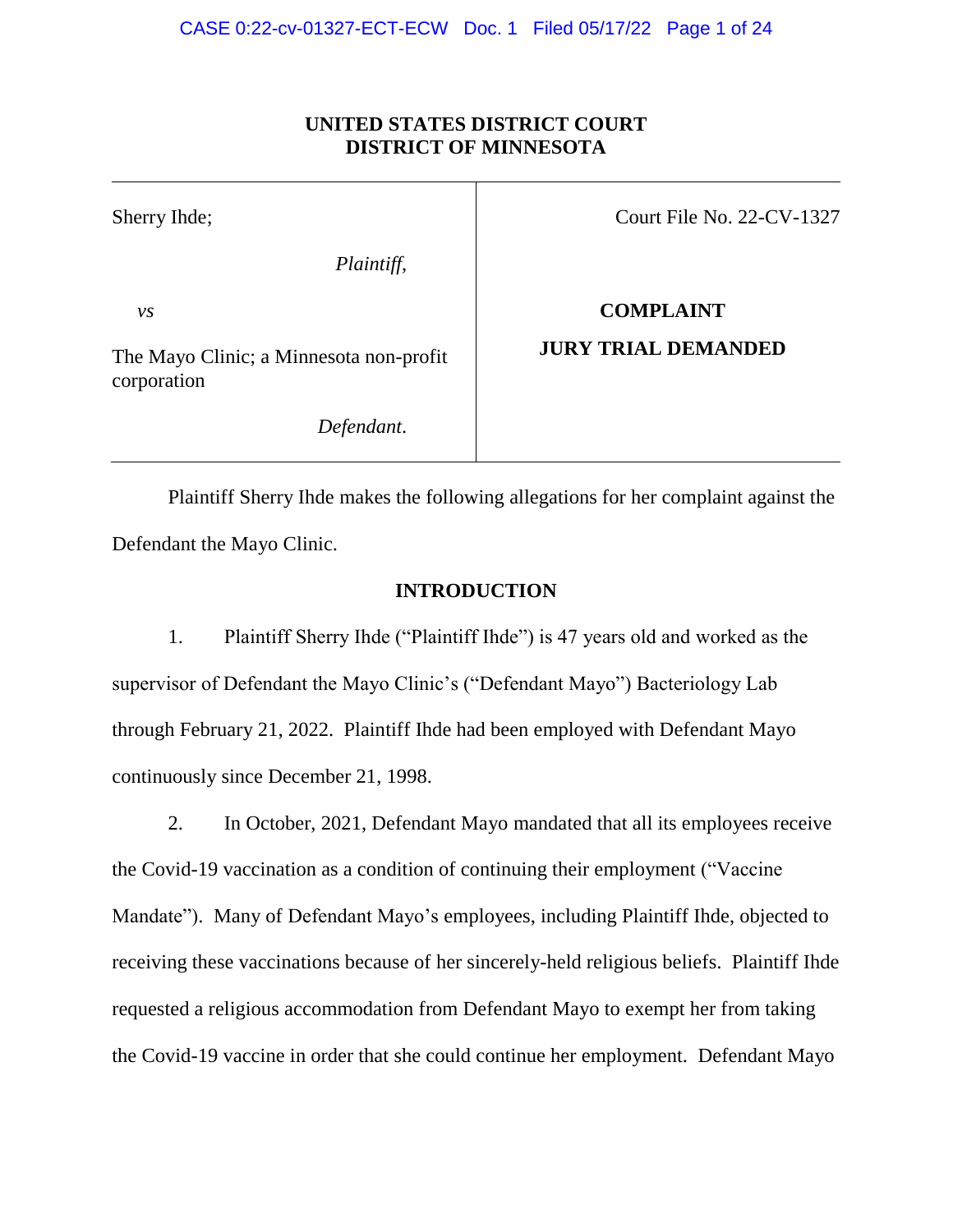### CASE 0:22-cv-01327-ECT-ECW Doc. 1 Filed 05/17/22 Page 2 of 24

granted Plaintiff Ihde her request for a religious exemption from taking the Covid-19 vaccine on November 24, 2021.

3. However, in December 2021, Defendant Mayo, as part of its Vaccine Mandate policy, stated that those employees who received a religious or medical exemption would have to submit to weekly Covid-19 testing after receiving a religious or medical exemption. Rather than undertake an individual interactive process as required for evaluating an accommodation of religious objection to taking the Covid-19 vaccine, Defendant Mayo required Plaintiff Ihde to undergo weekly Covid-19 testing.

4. Plaintiff Ihde then filed a further request for a religious accommodation to exempt her from undergoing weekly Covid-19 testing. Once again, Defendant Mayo failed to undertake an individual interactive process as required for evaluating an accommodation of a religious objection to undergoing weekly Covid-19 testing. As a result of Defendant Mayo's human resources department's failure to undertake an individual interactive process to accommodate Plaintiff Ihde's religious objection to undergoing weekly Covid-19 testing, Plaintiff Ihde on her own contacted her supervisor to seek an accommodation from weekly testing. On January 12, 2022, in an email sent at 8:55 a.m., Plaintiff Ihde's supervisor, Nicole Kang, approved Plaintiff Ihde's request for an accommodation to work remotely during the time period Defendant Mayo would require Plaintiff Ihde to undergo weekly testing for Covid-19. However, later that same day, at 5:10 p.m., Defendant Mayo's human resources department sent Plaintiff Ihde an email stating that her request for a religious accommodation to undergo weekly testing for Covid-19 was denied. Despite working for Defendant Mayo for 23 years, Defendant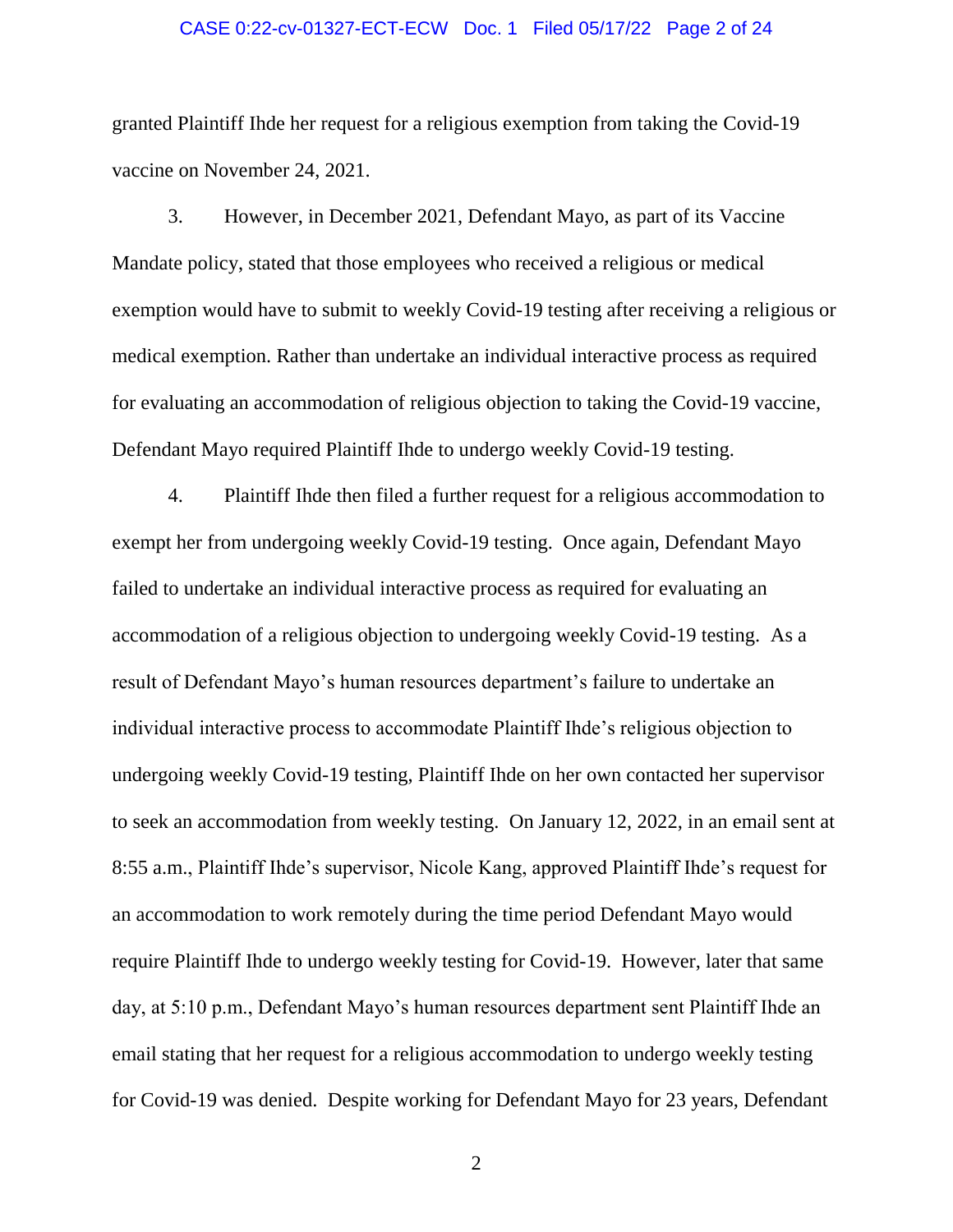### CASE 0:22-cv-01327-ECT-ECW Doc. 1 Filed 05/17/22 Page 3 of 24

Mayo terminated Plaintiff Ihde on February 21, 2022 because of Plaintiff Ihde's refusal to undergo weekly testing. Finally, 15 days after Plaintiff Ihde's termination, Defendant Mayo suspended its requirement that those who received a religious or medical exemption submit to weekly testing demonstrating that the terminations were unnecessary or a pretext.

5. Based on Defendant Mayo's actions, Plaintiff brings claims under Title VII for religious discrimination, the Americans with Disabilities Act based on Defendant Mayo mandating a vaccine and testing, related state claims under the Minnesota Human Rights Act for religious discrimination and disability discrimination and breach of contract.

### **JURISDICTION AND VENUE**

6. Plaintiff has fulfilled the jurisdictional requirements of Title VII of the Civil Rights Act of 1964 and the Americans with Disabilities Act ("ADA"), including the filing of a Charge with the EEOC, and the receipt of a right-to-sue letter from Equal Employment Opportunity Commission ("EEOC") following closure of the EEOC file, all in compliance with 42 U.S.C. §2000e-5(f)(1).

7. This Court has original subject matter jurisdiction over this case, as it raises claims pursuant to federal statute, under 28 U.S.C. §1331. This Court further has supplemental jurisdiction over the Plaintiffs' state law claims pursuant to 28 U.S.C. §1367.

8. This Court has personal jurisdiction over Defendant the Mayo Clinic as an entity as it is a non-profit corporation operating in and located in the State of Minnesota.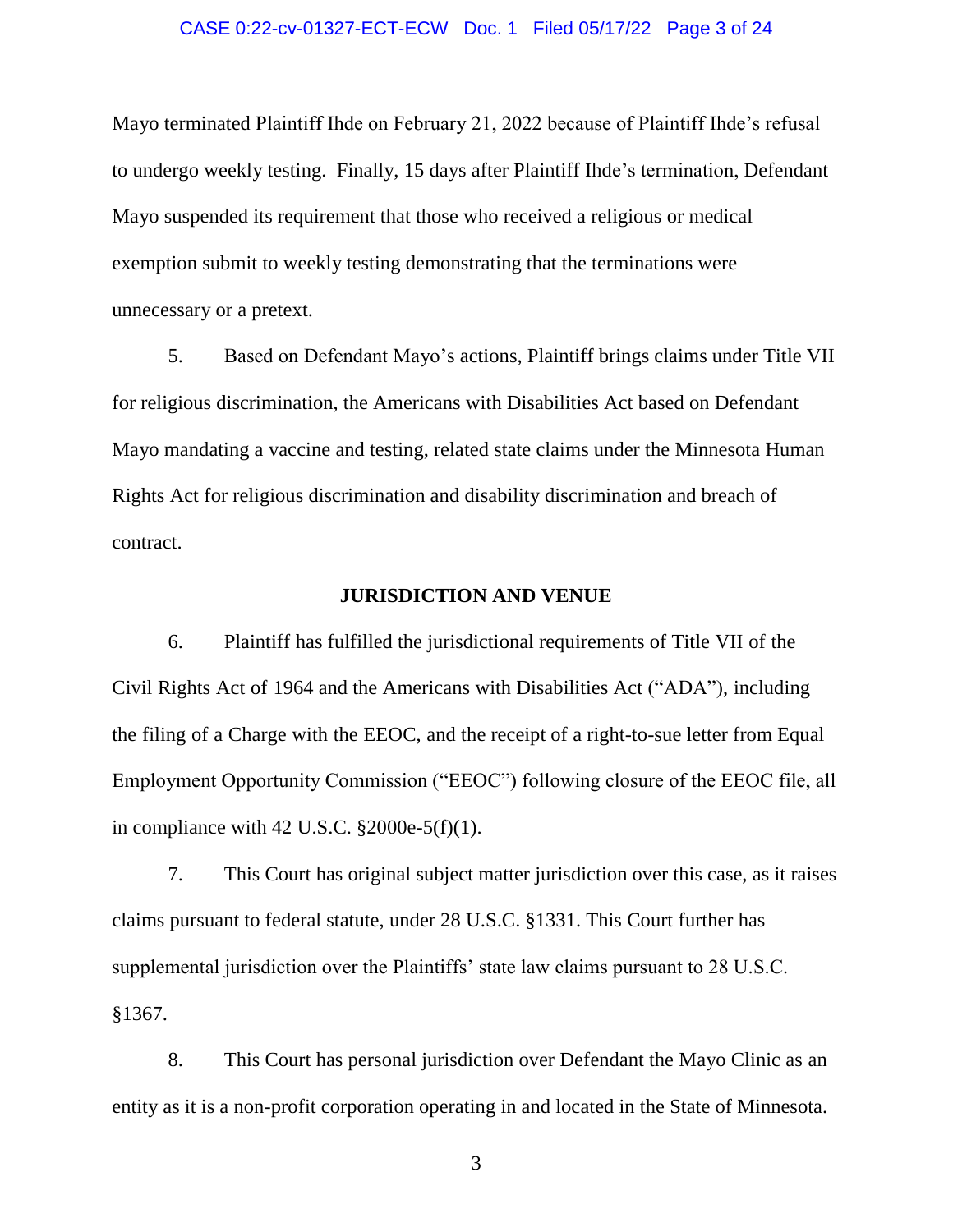### CASE 0:22-cv-01327-ECT-ECW Doc. 1 Filed 05/17/22 Page 4 of 24

9. Defendant Mayo Clinic is subject to the provisions of Title VII and the ADA because Defendant Mayo Clinic employs more than fifteen employees in each of twenty or more calendar weeks in the current or preceding calendar year under 42 U.S.C. §2000e (b) and 42 U.S.C. §12111 (5)(A).

10. Venue is proper in the District of Minnesota under 28 U.S.C. § 1391(e)(1) because the actions giving rise to this cause of action occurred in Minnesota, and Defendant Mayo Clinic conducts business in the State of Minnesota.

### **PARTIES**

11. Plaintiff Sherry Ihde is a former employee of Defendant Mayo. Plaintiff Ihde resides in Zumbro Falls, Minnesota.

12. Defendant Mayo is a Minnesota non-profit corporation headquartered in Minnesota which operates medical facilities in Minnesota.

### **FACTS**

13. Plaintiff Sherry Ihde is a Minnesota resident who worked for Defendant Mayo for 23 years. In 2021, Defendant Mayo employed Plaintiff Ihde as the supervisor in its Bacteriology Lab in Rochester, Minnesota. Plaintiff Ihde's job duties required her to supervise the Bacteriology Lab. Two assistant supervisors reported to Plaintiff Ihde. Plaintiff Ihde's work primarily required her to work at her computer and have meetings with individuals which meetings could be held remotely via Zoom (or other computer meeting application) or by phone. Plaintiff Ihde did not have contact with patients.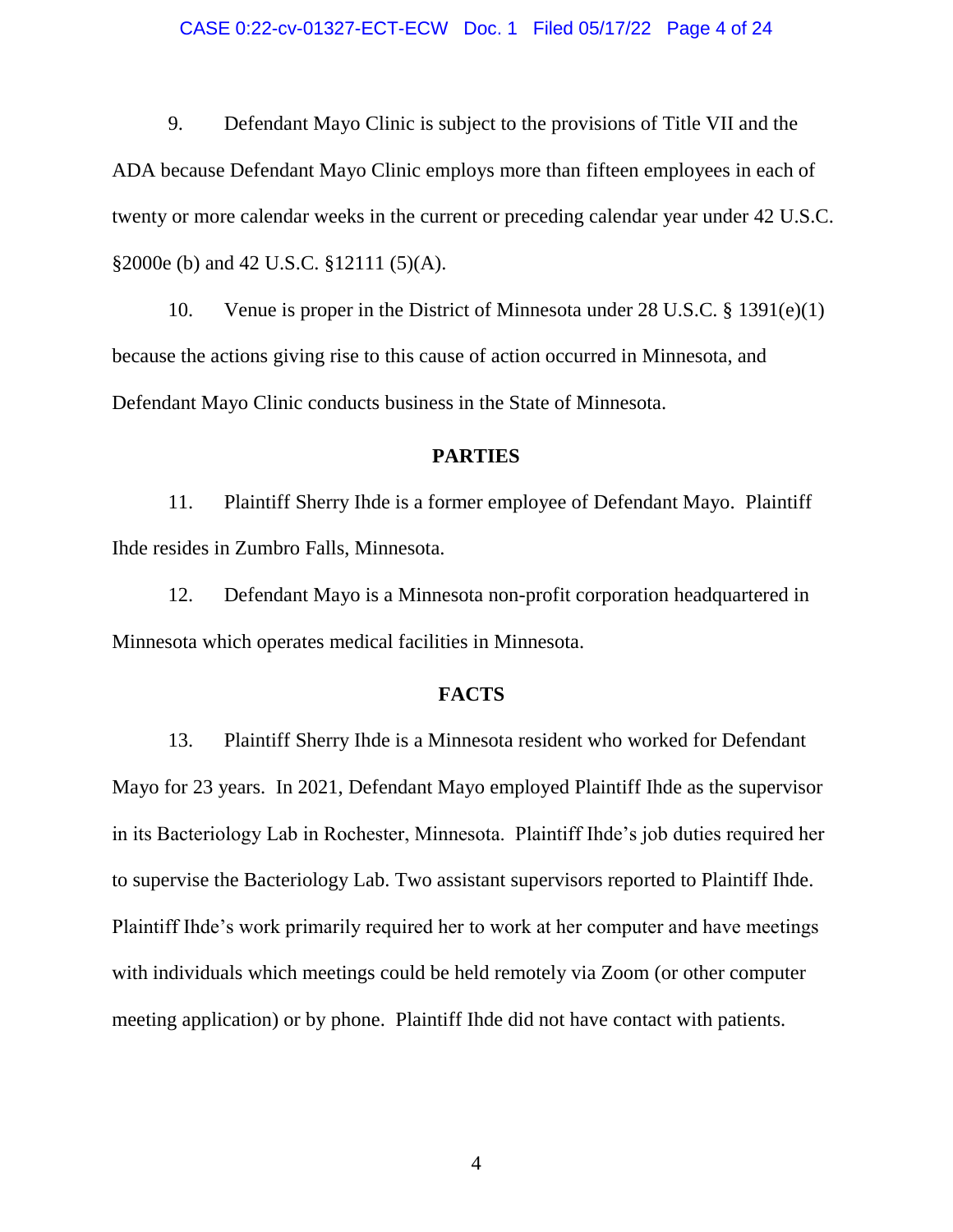### CASE 0:22-cv-01327-ECT-ECW Doc. 1 Filed 05/17/22 Page 5 of 24

14. Plaintiff Ihde is a Christian who believes, based on her interpretation of Scripture, that her body is a Temple to the Holy Spirit and it violates her conscience to take the vaccine. Plaintiff Ihde believes frequent medical testing for Covid-19 also violates her religious beliefs.

15. Defendant Mayo recognized the important work that all of its employees were doing—the unvaccinated and the vaccinated—during the Covid-19 pandemic. On September 28, 2021, the President and CEO of Defendant Mayo, Gianrico Farrugia, M.D., along with the Chief Administrative Officer, Jeff Bolton, wrote to Defendant Mayo's employees:

"*On behalf of the leaders of Mayo Clinic's sites and shields, thank you for the compassionate care you provide to our patients, your excellent service to Mayo Clinic, and the supportive and collaborative environment you create for all of our colleagues. We truly appreciate you and your efforts to live our values every day*."

16. However, just two weeks later, Defendant Mayo implemented its Vaccine Mandate which provided that "all Mayo Clinic staff members" must get vaccinated or they would be considered "noncompliant," later "placed on unpaid leave," and eventually "terminated." The Vaccine Mandate applied to "all staff, including **remote** workers." Thus, appreciation of the important work performed by unvaccinated employees disappeared only two weeks after being celebrated.

17. Defendant Mayo announced the Vaccine Mandate on October 13, 2021. Defendant Mayo's Vaccine Mandate required all staff to become vaccinated against Covid-19, and that if they were not already vaccinated or only partially vaccinated, they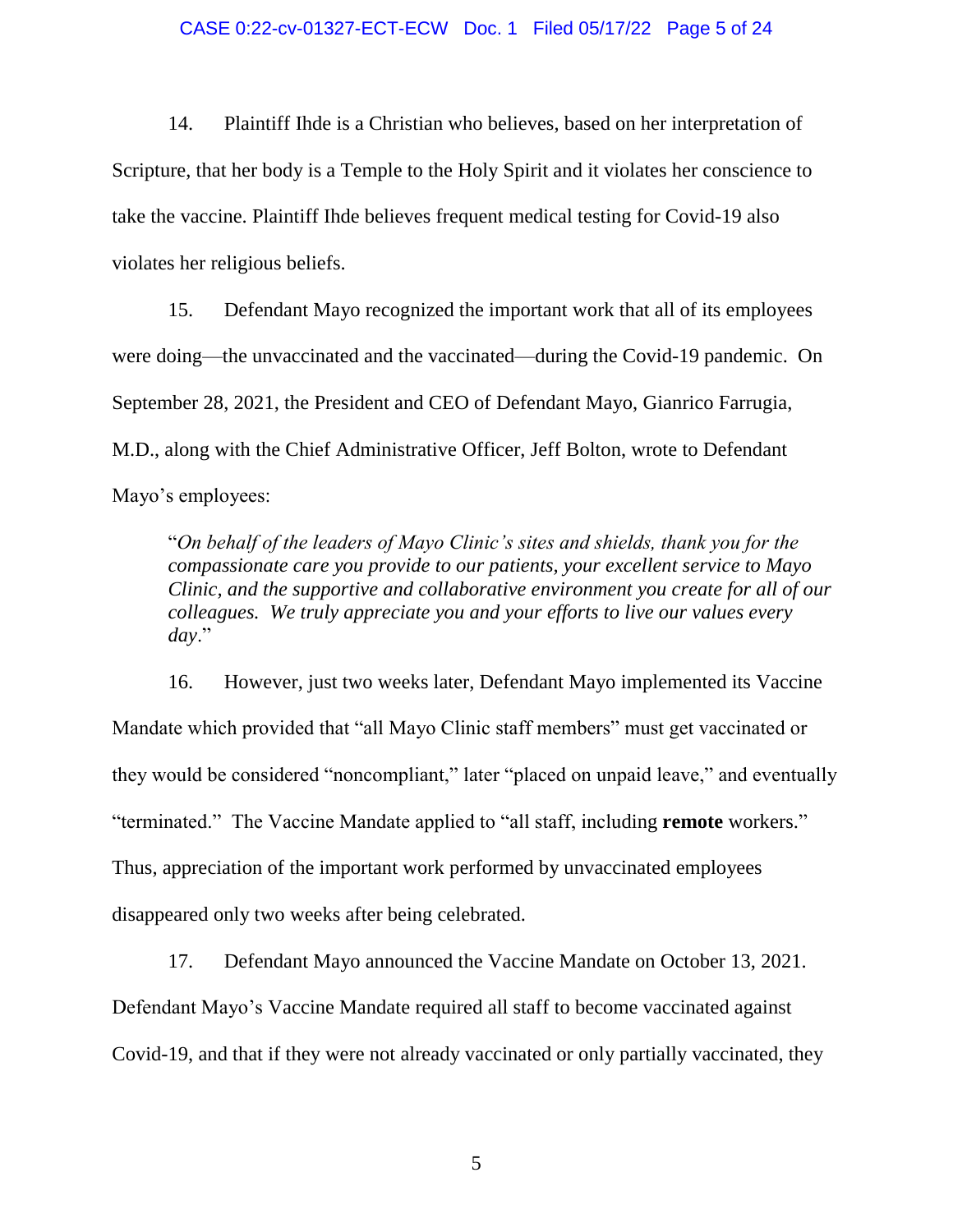### CASE 0:22-cv-01327-ECT-ECW Doc. 1 Filed 05/17/22 Page 6 of 24

would have to become vaccinated or be approved for a medical or religious exemption by December 3, 2021, or be terminated.

18. On October 25, 2021, Defendant Mayo sent a communication outlining the steps to comply with the Vaccine Mandate. Beginning on December 3, 2021, Defendant Mayo issued Final Written Warnings to noncompliant staff with instructions on complying by January 3, 2022, or be terminated.

19. Defendant Mayo announced that it would accept from its employees requests for both medical and religious exemptions from the Vaccine Mandate, and did allow for employees to apply for "*medical and religious exemptions*" to the Vaccine Mandate, and even provided "*forms*" for such applications.

20. However, what Defendant Mayo gave with one hand, it took away with the other by proclaiming that "*it is anticipated that a small number of staff will have qualifying religious exemption*." (emphasis added) It further wrote: "*applications for a religious exemption will be denied if the panel determines the applicant does not demonstrate a sincerely held religious belief*, (emphasis added). Further, Defendant Mayo declared: *"[o]nly a small number of staff are expected to qualify for a religious exemption*." (emphasis added)

21. Defendant Mayo thus put itself in the position of deciding the sincerity of the religious belief of the Plaintiffs and, whether a belief was "religious" or not.

22. Defendant Mayo also expressed limitations to the "*medical exemption*" to the Vaccine Mandate by stating: "*The only absolute medical contraindications to vaccination for COVID-19 are severe or immediate reaction to a prior dose of the*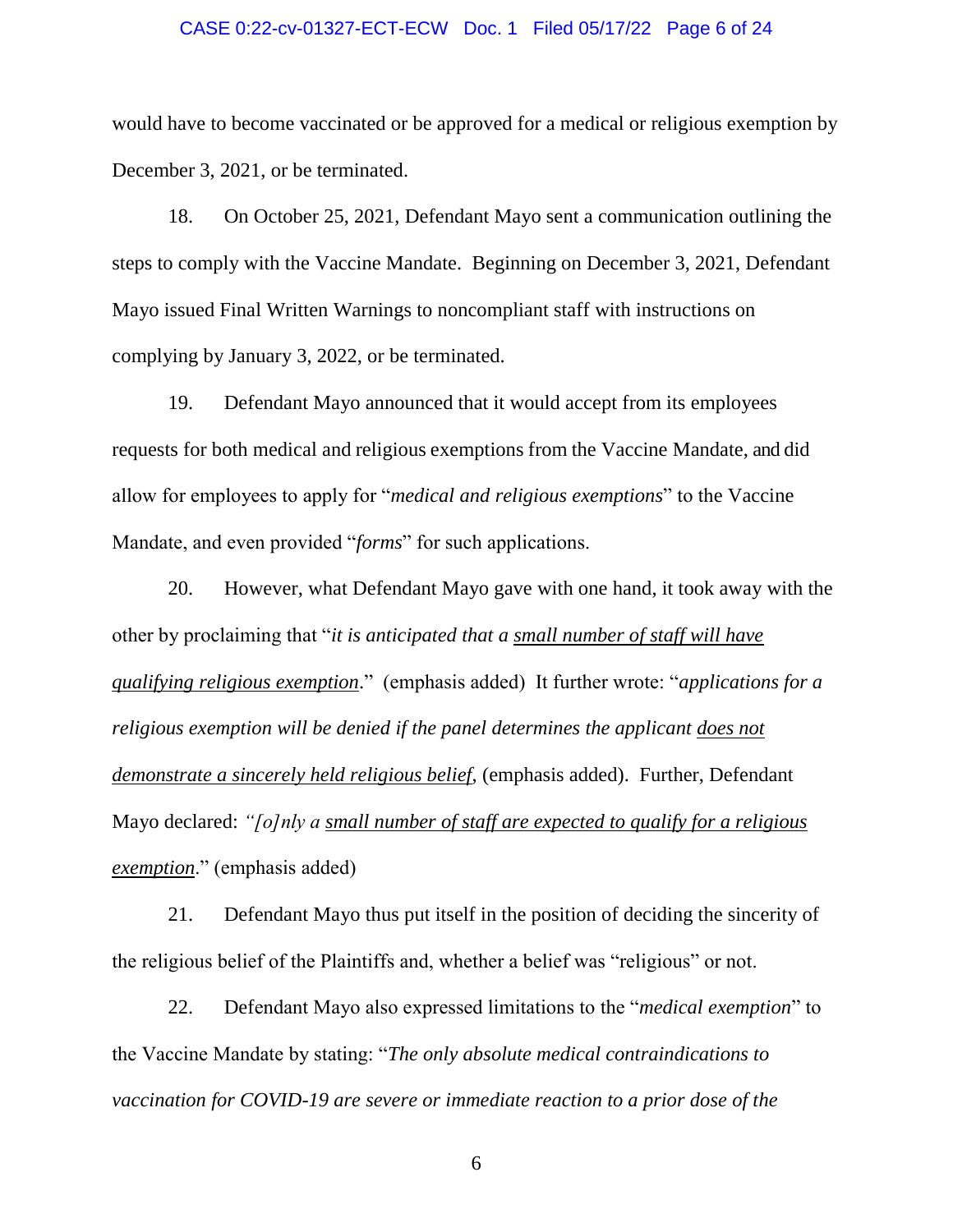### CASE 0:22-cv-01327-ECT-ECW Doc. 1 Filed 05/17/22 Page 7 of 24

*vaccine, known allergy to a vaccine component, or a preexisting and clinically diagnosed fear of needles*." Other medical conditions were preemptively discounted or disregarded.

23. The pre-determined limitations on its religious and medical exemption policies were supposed to be kept in the dark, as the Defendant Mayo wrote to the high ranking personnel who were to implement the policies: "*This message is intended for regional supervisors, managers and other leaders, so please do not share broadly*." (emphasis added).

24. After Defendant Mayo implemented its Vaccine Mandate, Plaintiff Ihde applied for a religious accommodation to taking the Covid-19 vaccine. As set forth above, Plaintiff Ihde is a Christian and submitted her application to Defendant Mayo stating that Plaintiff Ihde's religious beliefs prevented her from taking the Covid-19 vaccine.

25. On November 24, 2021, Defendant Mayo notified Plaintiff Ihde that Defendant Mayo had approved her request for a religious accommodation from taking the Covid-19 vaccine.

26. In addition, Plaintiff Ihde also attempted to submit a request for a medical accommodation to taking the Covid-19 vaccine to Defendant Mayo. Plaintiff Ihde had taken an influenza vaccine in 2008 and developed a reaction to the vaccine which ultimately required her to be hospitalized. Since 2008, Plaintiff Ihde has not taken any further influenza vaccinations or any vaccination she had not had prior to 2008 because of the severe reaction she had to the influenza vaccination in 2008.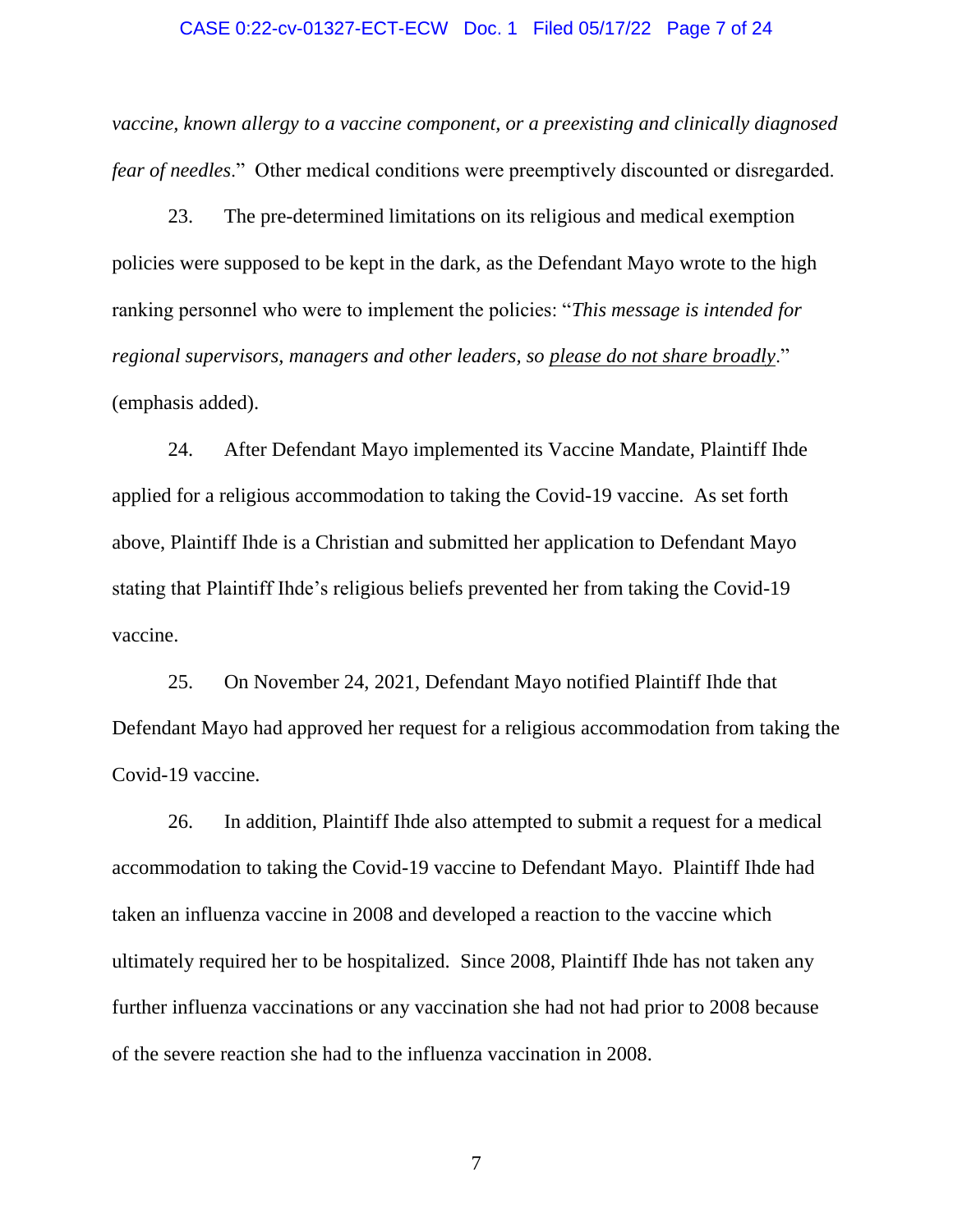### CASE 0:22-cv-01327-ECT-ECW Doc. 1 Filed 05/17/22 Page 8 of 24

27. However, Defendant Mayo's Vaccine Mandate policy restricted medical exemptions to taking the Covid-19 vaccine to individuals who either had taken the Covid-19 vaccine and developed a severe reaction to the vaccine or individuals who had a condition which would react to one of the components to the Covid-19 vaccine (or had a phobia to needles). Moreover, Defendant Mayo's policy required a physician to sign the medical exemption form. Plaintiff Ihde met with three Defendant Mayo physicians to have them approve Plaintiff Ihde's request for a medical exemption based on previous severe reaction to an influenza vaccine. Each of Defendant Mayo' physicians refused to sign the medical exemption because Plaintiff Ihde did not meet the criteria contained in Defendant Mayo's medical exemption policy stated above. Plaintiff Ihde was concerned that similar to her reaction to the influenza vaccine in 2008 which required hospitalization, Plaintiff Ihde could develop a severe reaction to the newly developed Covid-19 vaccine.

28. Pursuant to Defendant Mayo's Vaccine Mandate policy, if Defendant Mayo approved a religious exemption for an employee to exempt the employee from taking the Covid-19 vaccine, Defendant Mayo required such employees, including Plaintiff Ihde, to subject themselves to weekly Covid-19 testing. Pursuant to Defendant Mayo's Vaccine Mandate policy, the purpose of the testing was to ensure that individuals who had received a religious or medical exemption to the Vaccine Mandate would not contract Covid-19 and expose themselves to others at Defendant Mayo's facilities. Defendant Mayo's policy however was illogical. By December, 2021, research had demonstrated that individuals who had received the Covid-19 vaccine could still contract Covid-19 and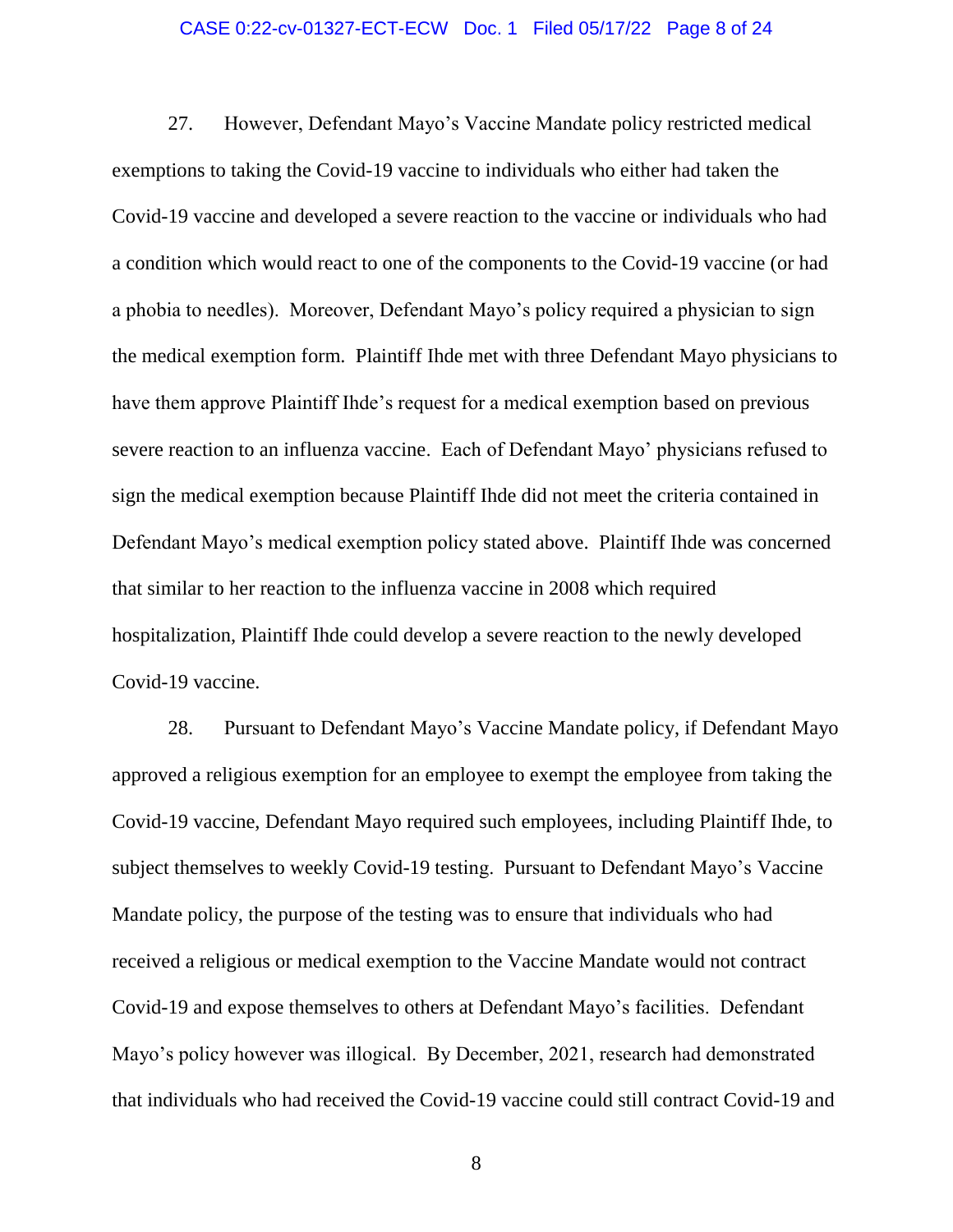### CASE 0:22-cv-01327-ECT-ECW Doc. 1 Filed 05/17/22 Page 9 of 24

be infectious to others. In addition, weekly testing would not prevent exempt employees from spreading the Covid-19 virus at Defendant Mayo because such employees could contract Covid-19 and become infectious immediately after taking a test and receiving a negative result and expose individuals at Defendant Mayo during the time period between taking that test and taking the next weekly Covid-19 test. Finally, less than 4% of Defendant Mayo's employees had not taken the Covid-19 vaccine by January, 2022. Therefore, Defendant Mayo's policy of just testing the unvaccinated exempt individuals was not effective in preventing the spread of Covid-19.

29. Moreover, Plaintiff Ihde also had a religious objection based on her Christian beliefs to undergo weekly testing for Covid-19. On January 9, 2022, Plaintiff Ihde submitted to Defendant Mayo a religious accommodation request based on her Christian beliefs to undergoing weekly testing for Covid-19. Plaintiff Ihde's Christian religious beliefs prevented her from undergoing the weekly testing for Covid-19.

30. Despite the requirement that Defendant Mayo undertake an individualized and interactive effort to accommodate a religious objection to the weekly testing, Defendant Mayo made no effort to undertake an individualized and interactive effort to accommodate Plaintiff Ihde's religious accommodation request.

31. Nonetheless, Plaintiff Ihde undertook an effort to seek out another mechanism to accommodate her religious objection to weekly testing. Plaintiff Ihde discussed with her supervisor at Defendant Mayo, Nicole Kang, to seek a religious accommodation for Plaintiff Ihde to work remotely. As Plaintiff Ihde's supervisor, Defendant Mayo employee Kang would be in the best position to know whether Plaintiff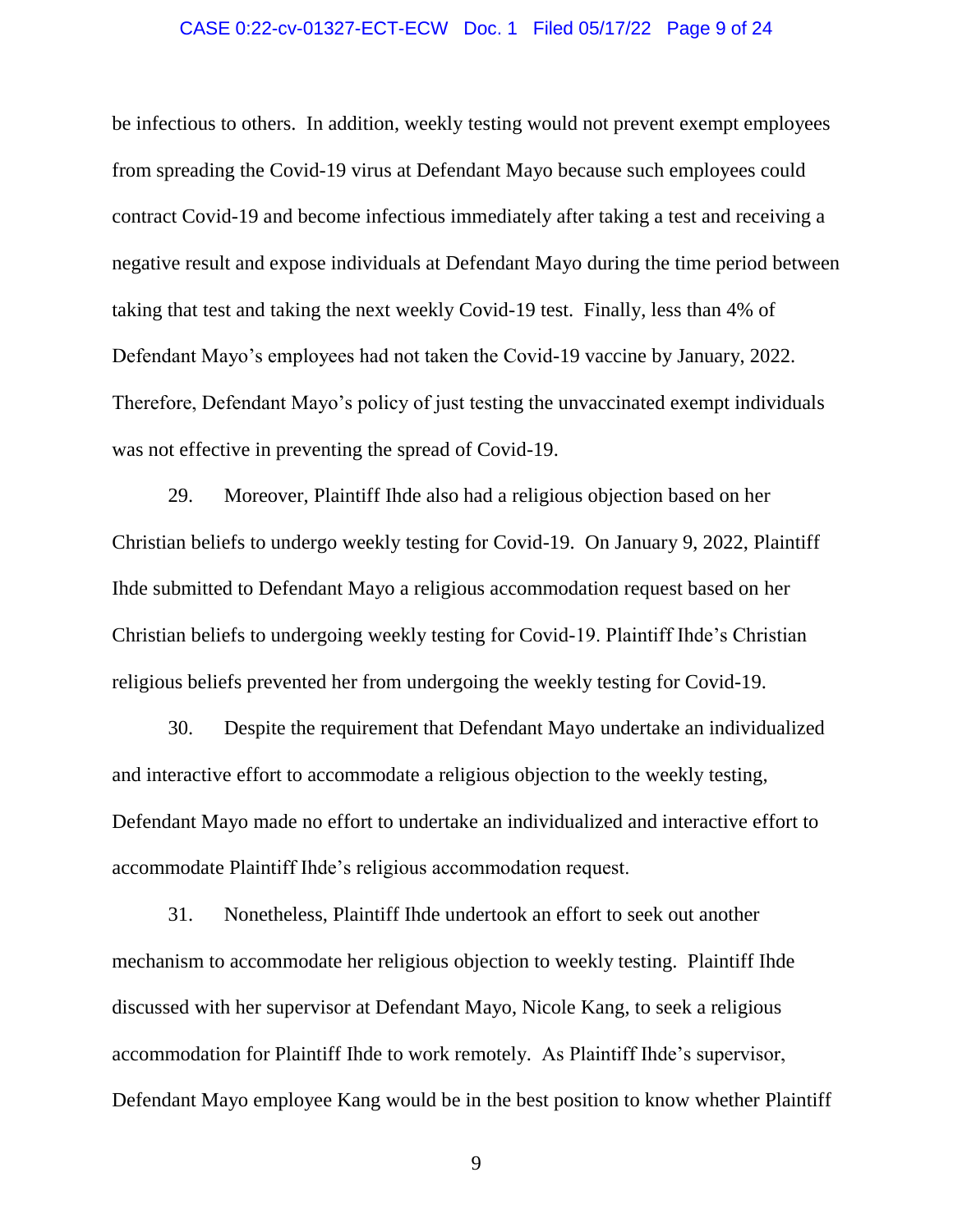### CASE 0:22-cv-01327-ECT-ECW Doc. 1 Filed 05/17/22 Page 10 of 24

Ihde working remotely in her position as supervisor of the Bacteriology Lab would cause any undue hardship to Defendant Mayo. Plaintiff Ihde's supervisor Kang concluded it would not and approved Plaintiff Ihde's request for a religious accommodation to work remotely. More specifically, on January 12, 2022, at 8:55 a.m., Defendant Mayo's supervisory employee Kang sent Plaintiff Ihde an email stating that Plaintiff Ihde was approved to work remotely. The email stated in its entirety as follows:

Hi Sherry,

A formal note to approve the full WFA (ie., "Work from Anywhere") setup for you. Please feel free to take the monitors in your office for additional displays in addition to your laptop dock and any accessories needed. Please let me know if anything additional could be ordered to assist with your WFA set-up at home.

Thank you, Nicole

32. Despite Defendant Mayo's supervisory employee Kang approving Plaintiff Ihde to work remotely, later on January 12, 2022, Defendant Mayo denied Plaintiff Ihde's request to accommodate her religious objection to undergoing weekly testing for Covid-19 in an email sent at 5:10 p.m. In discussions Plaintiff Ihde had with Kevin Ryan, employed with Defendant Mayo's Human Resources Department, Ryan told Plaintiff Ihde that Defendant Mayo would not even consider her religious accommodation request appeal to forego weekly Covid-19 testing. Nonetheless, Plaintiff Ihde appealed Defendant Mayo's denial of her request for an accommodation. Consistent with Mr. Ryan's statement to Plaintiff Ihde, Defendant Mayo never responded to Plaintiff Ihde's appeal.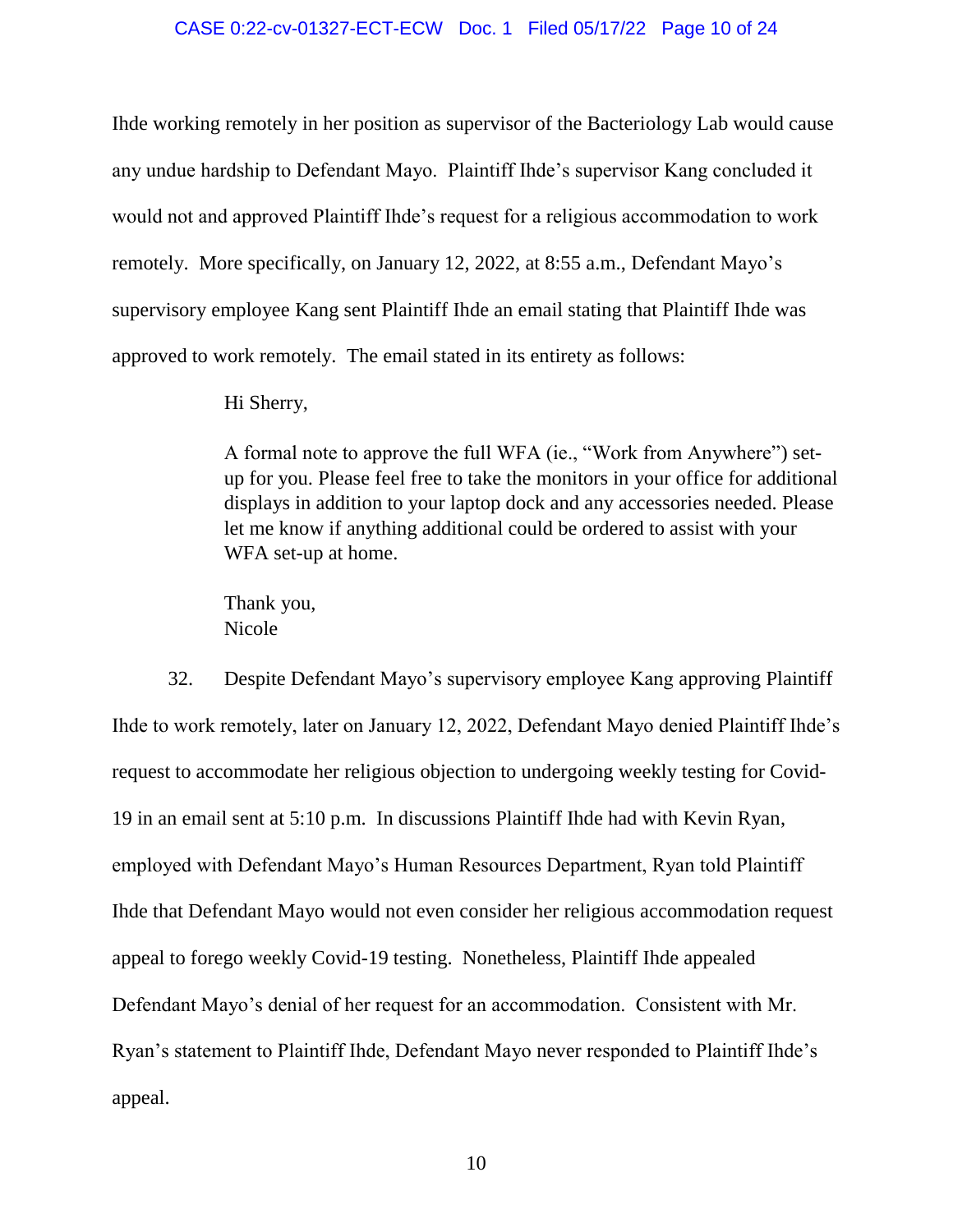### CASE 0:22-cv-01327-ECT-ECW Doc. 1 Filed 05/17/22 Page 11 of 24

33. After Defendant Mayo denied Plaintiff Ihde's request for a religious accommodation for testing, Defendant Mayo placed Plaintiff Ihde on administrative leave on January 20, 2022. On February 21, 2022, Defendant Mayo terminated Plaintiff Ihde. Defendant Mayo also determined that Plaintiff Ihde could never be rehired by Defendant Mayo or any of its affiliates. Given that Defendant Mayo owns or controls most of the medical facilities surrounding Rochester, Minnesota, it is virtually impossible for Plaintiff Ihde to obtain employment in her field without moving her residence.

34. Only 15 days later, on March 8, 2022, Defendant Mayo announced that it had suspended its requirement that those employees who had received either a religious or medical exemption to the Vaccine Mandate would have to undergo weekly testing.

35. Plaintiff Ihde received a Right to Sue letter from the EEOC.

36. During her employment with Defendant Mayo, Plaintiff Ihde had received positive, even glowing job performance reviews and several promotions by Defendant Mayo. Plaintiff Ihde could have retired within 7 years of her termination date with 30 years of service with Mayo. When she was terminated on February 21, 2022, she was marked as not eligible for rehire.

37. Plaintiff Ihde's religious beliefs had been recognized as sincere in November 2021, but later were deemed by Mayo to be not sincere only two months later, leading to the denial of her request for a religious exemption and subsequent termination.

38. On a January 18, 2022 Zoom meeting, Defendant Mayo's Chair of Practice Administration, Roshanak Didehban, stated that Defendant Mayo did not believe some employees' sincerely held religious beliefs were sufficiently "consistent" and that these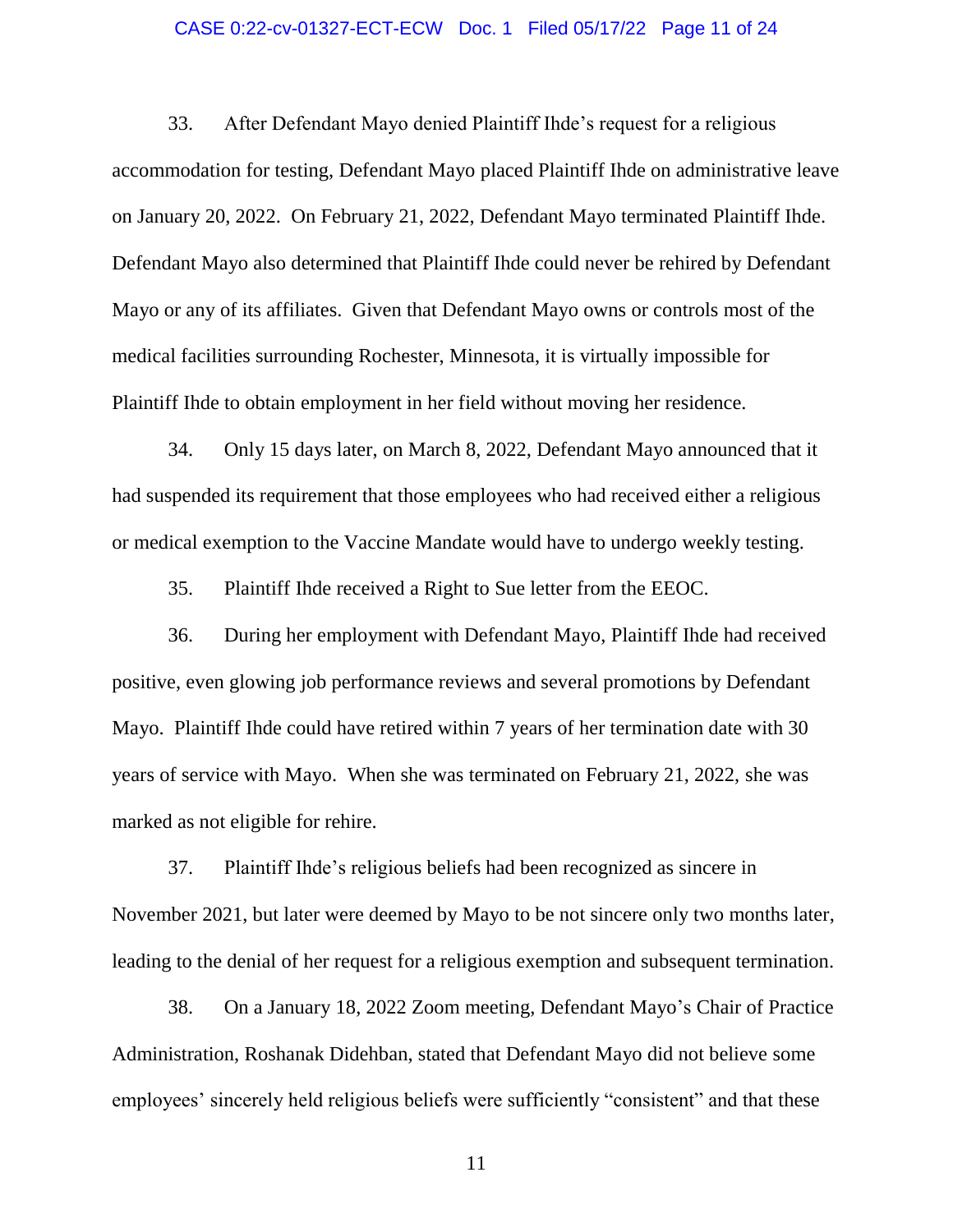### CASE 0:22-cv-01327-ECT-ECW Doc. 1 Filed 05/17/22 Page 12 of 24

employees' sincerely held religious beliefs were not "[a] sincerely held belief across all aspects of life."

39. Defendant Mayo created an ad hoc panel to review religious and medical accommodation requests to the Vaccine Mandate. Defendant Mayo denied most requests for religious accommodation, with the exception that some were granted, but conditioned upon submission to invasive, supervised weekly testing, and some were granted to younger, lower paid employees while those of older employees were denied.

40. As a result of the Defendant Mayo's policy on restricting religious and medical exemptions, very few people qualified for those exemptions, resulting in mass terminations for those, including Plaintiff Ihde, who refused the vaccination and weekly testing.

41. The denials of the requests for religious and medical exemptions all contained the same boilerplate language:

"*Thank you for submitting your request for religious exemption. The information you provided was carefully considered. While this may not be the news you were hoping to receive, your religious accommodation has not been approved. Based on the information provided, your request did not meet the criteria for a religious exemption accommodation*."

42. There was no case-by-case analysis or individualized interactive process to discuss each employees' exemption request or possible accommodation. In response to requests for explanation or information, Defendant Mayo wrote: "HR is not able to share what criteria was used to review/approve the exemption. A small team of employees reviewed each request and based on what was provided to them from each individual employee is what was used in the approval/denial decision."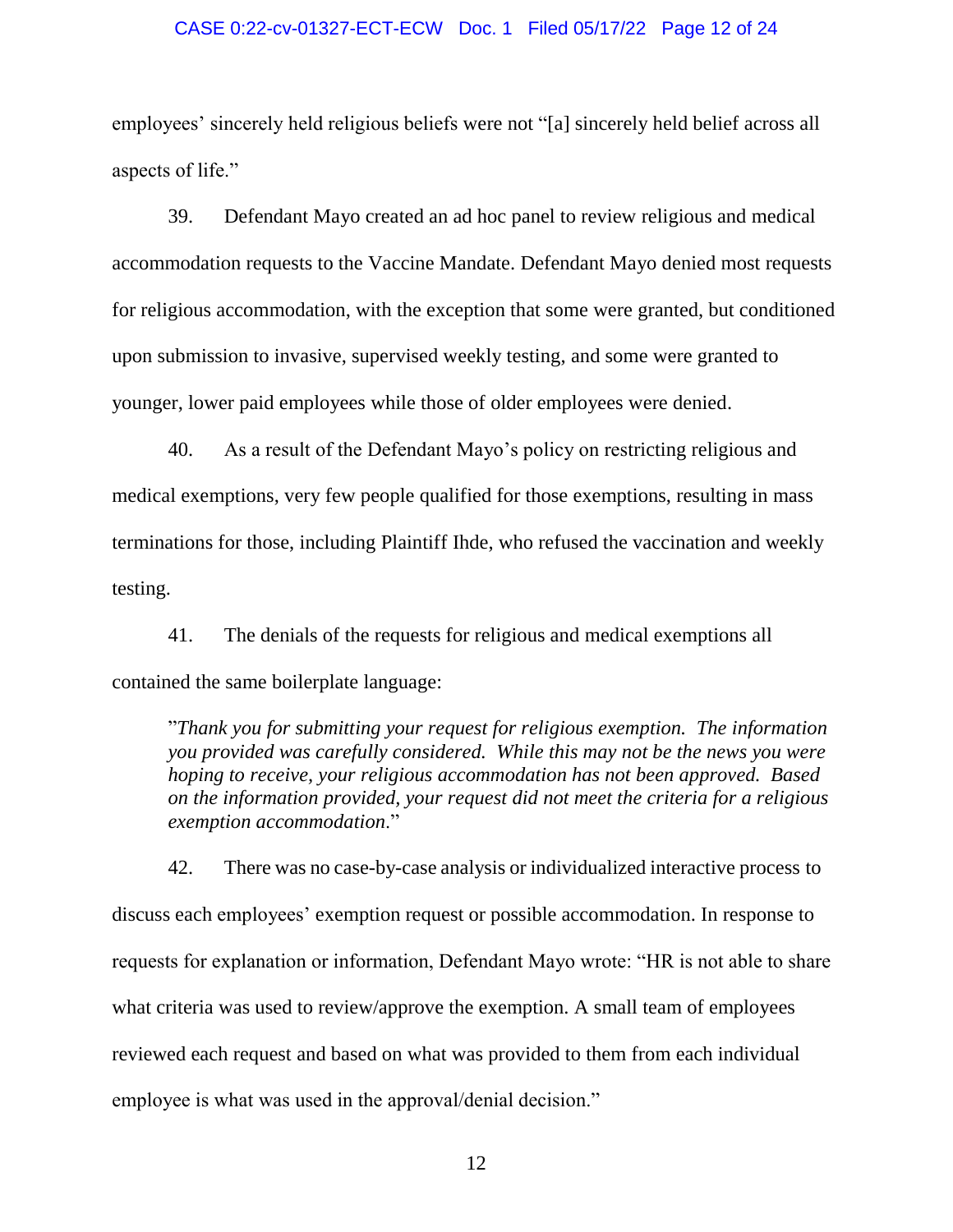43. Rather than engage in a legitimate interactive process, respect the sincerity of Plaintiff Ihde's religious beliefs, or attempt reasonable accommodation, Defendant Mayo used more boilerplate language to justify its pre-determined result:

"*Generally, denials occur because the requestor has not clearly stated their sincerely held belief, demonstrated it is a sincerely and consistently held belief, and/or clearly defined the conflict between their religious belief and receiving the COVID-19 vaccine*."

44. Defendant Mayo actually specifically disavowed an individual interactive process by writing: "Specific feedback on individual requests will not be provided, … it is not possible to provide individual feedback."

45. Plaintiff sought further clarification on Defendant Mayo's criteria for determining whether a religious belief constituted a "sincerely held religious belief," and the basis for Mayo determining that the employee did not have a "sincerely held religious belief," but the Plaintiff was denied information beyond the generalized, identical language in the letters, and a reference to employees' beliefs generally not being sufficiently "consistent" across "all aspects of life."

46. Defendant Mayo did not provide information about its process for determining whether the employees sincerely held religious beliefs would be accommodated either.

47. Both the original denial of the religious exemption and the denial of the requests for reconsideration contained this warning at the bottom: "*Do not disseminate, distribute, forward, or copy the content of this notification*."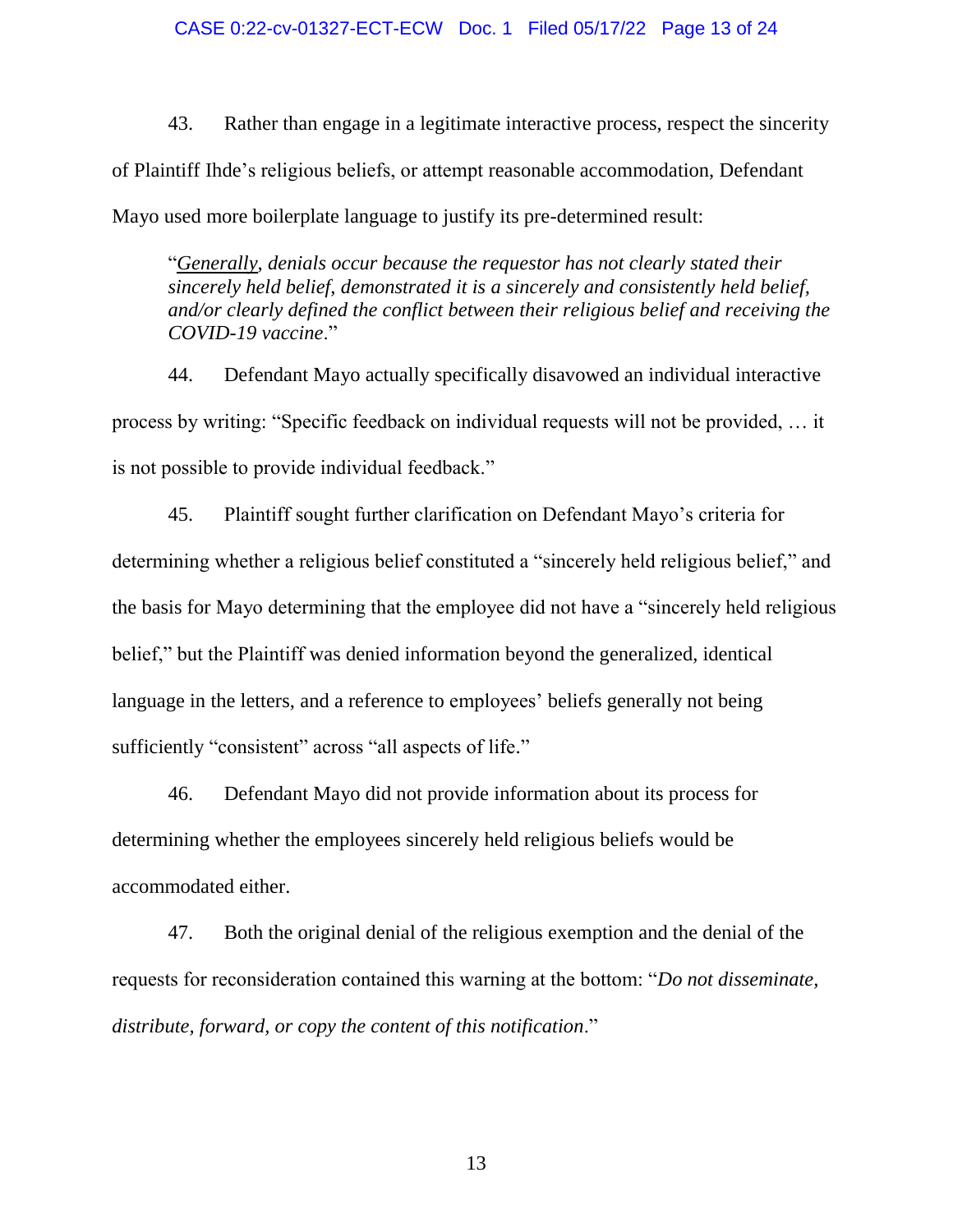#### CASE 0:22-cv-01327-ECT-ECW Doc. 1 Filed 05/17/22 Page 14 of 24

48. Defendant Mayo staff were further instructed to *"endorse the vaccine or say nothing."*

49. Defendant Mayo terminated Plaintiff Ihde's employment on February 21, 2022 based on her refusal to obtain a Covid-19 vaccine, or to submit to testing.

50. Plaintiff Ihde submitted good-faith statements of her sincerely-held religious beliefs, with explanations of how her faith constrained her from accepting Covid-19 testing. Defendant Mayo refused to consider Plaintiff Ihde's requests and in fact told her the requests would not be considered.

51. The vaccine is being mandated for the employees to be "fully vaccinated," despite the phrase "fully vaccinated" having a definition that has changed from one shot, to two shots, then three shots, then four shots, and even discussion of a fifth shot or annual shots.

52. The vaccines are being mandated despite accumulating evidence that the vaccines do not provide protection as long lasting as had been previously represented, do not prevent infection or transmission, but only allegedly reduce the severity of Covid-19 if one contracts it.

53. While many claimed that the Covid-19 pandemic was a pandemic of the unvaccinated, now the overwhelming majority of people getting COVID were vaccinated to one extent or another.

54. In fact, the numbers of Covid-19 positive hospital patients was also overstated.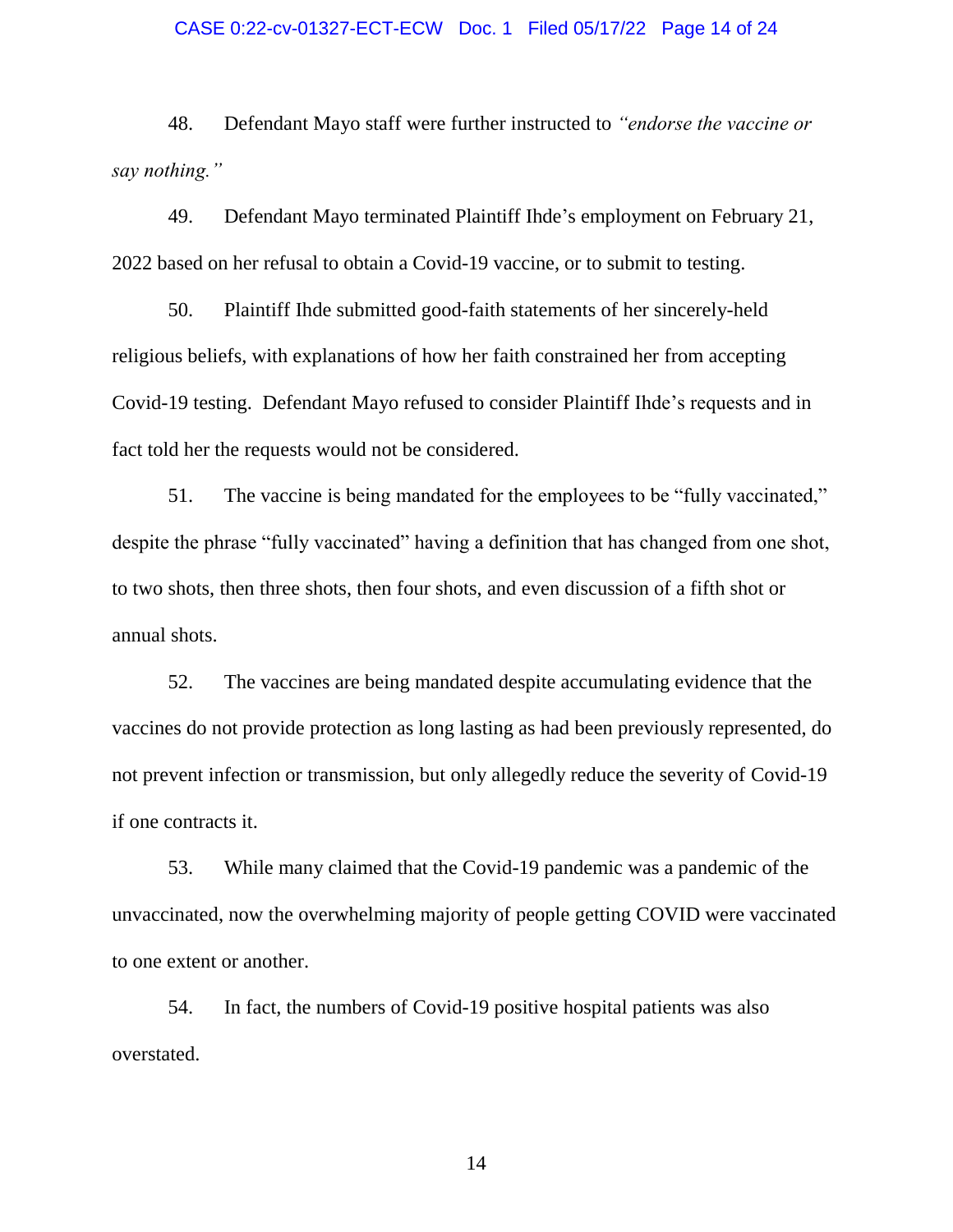### CASE 0:22-cv-01327-ECT-ECW Doc. 1 Filed 05/17/22 Page 15 of 24

55. Thus, the extent of Covid-19 infections, the severity of the Covid-19 infection, and the efficacy of the vaccines, and the time-length of vaccine protection may all have been overstated, contributing to an over exuberance in mandating vaccines, and punishing the unvaccinated, as Defendant Mayo has done as set forth above.

56. Early on in the Covid-19 pandemic, and before any vaccines were available, Defendant Mayo itself provided free testing to determine "*how many Mayo Clinic staff have developed antibodies against SARS-Co-V-2*."

57. Rather than disclosing the results of its determination on the numbers of Defendant Mayo's "staff" that "have developed antibodies against SARS-Co-V-2," or disclosing studies on the "duration of immunity after COVID-19," Defendant Mayo has not made public this information and has instead has issued its Vaccine Mandate.

58. After Defendant Mayo carried out most of the terminations between January 3, 2022 and Plaintiff Ihde's termination on February 21, 2022, Defendant Mayo announced it was suspending weekly testing of the unvaccinated on March 8, 2022. Thus, remaining unvaccinated employees are now treated similarly to vaccinated employees.

59. Unvaccinated employees such as Plaintiff Ihde would no longer be forced to test weekly, and would no longer be terminated for objecting to testing, which Defendant Mayo only 15 days after her termination has now determined is unnecessary.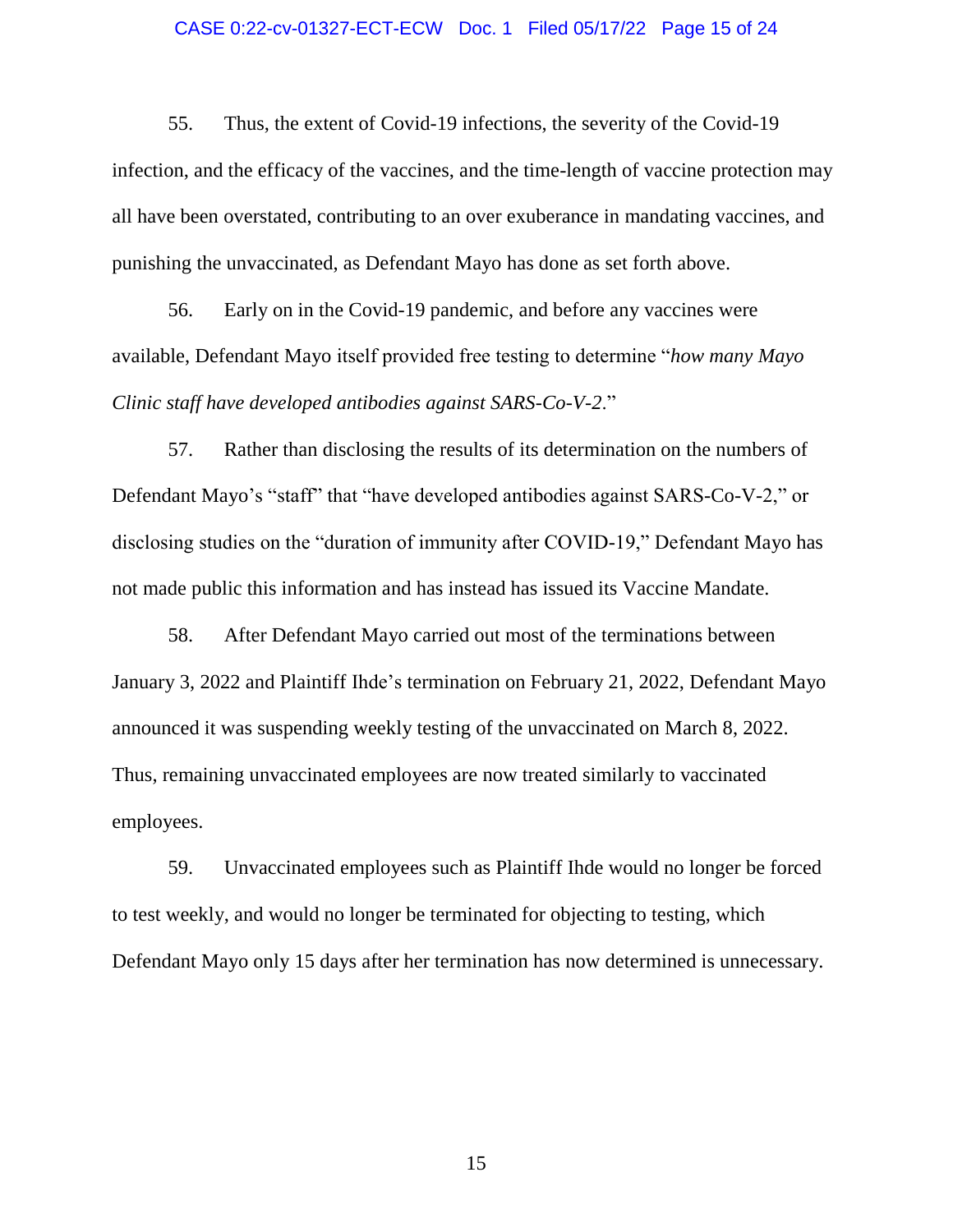### **FIRST CAUSE OF ACTION**

## **Religious Discrimination and Failure to Accommodate under Title VII of the Civil Rights Act of 1964**

60. Plaintiff restates and realleges paragraphs 1 through 59 as if fully set-forth herein.

61. Defendant Mayo is an "employer" within the meaning of 42 U.S.C. §

2000e(b).

62. Plaintiff Ihde is an "employee" within the meaning of 42 U.S.C. § 2000e(f).

63. Plaintiff Ihde has a sincerely held religious belief which prevented her from either receiving the Covid-19 vaccine or submitting to weekly testing for Covid-19. The Plaintiff Ihde's beliefs arise under Christianity.

64. Plaintiff informed Mayo of the conflict between her religious belief and the Vaccine Mandate.

65. Title VII of the Civil Rights Act prohibits discrimination on the basis of religion. *Id*. § 2000e-2. Title VII further requires covered employers to provide reasonable accommodation to their employees' sincerely held religious beliefs. *Id*. § 2000e(j).

66. Title VII prohibits Defendant Mayo from scrutinizing what it believes to be the sincerity of Plaintiff Ihde's religious beliefs, or whether Plaintiff Ihde's exercise of her beliefs is logical or as consistent as Defendant Mayo believes they should be.

67. Guidance issued by the Equal Employment Opportunity Commission and decisions of the federal courts require that requests for reasonable accommodation be considered based on their individual, particularized circumstances, and that any claim of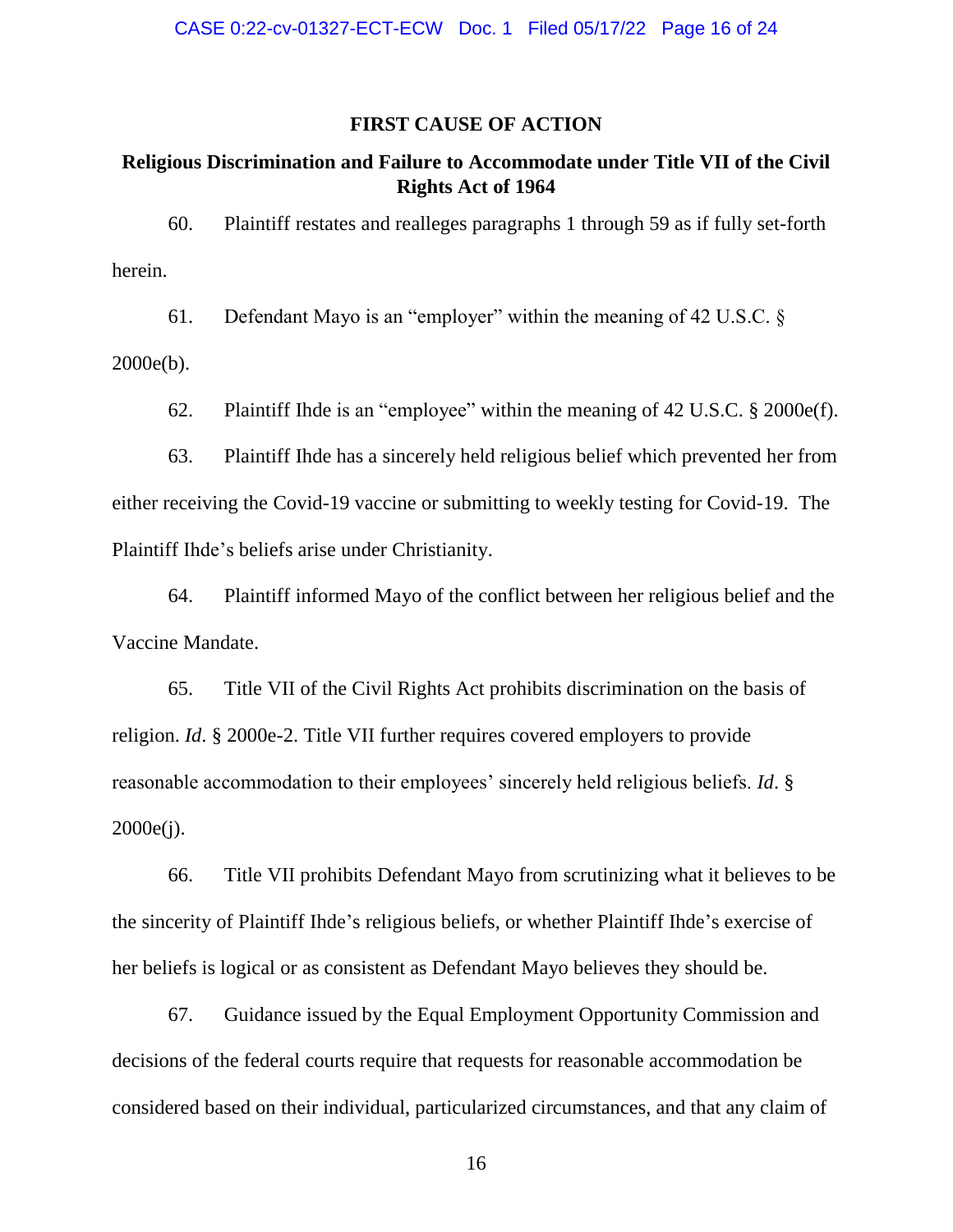### CASE 0:22-cv-01327-ECT-ECW Doc. 1 Filed 05/17/22 Page 17 of 24

undue hardship or "direct threat" by the employer be assessed on a case-by-case basis rather than through application of a blanket rule.

68. Plaintiff Ihde, in her request for accommodation from the Defendant Mayo's Vaccine Mandate, made an individualized request for accommodation.

69. In response to the Plaintiff Ihde's request for reasonable accommodation of her sincerely-held religious beliefs, Defendant Mayo and its ad hoc panel applied a uniform, blanket rule in rejecting Plaintiff Ihde's request for accommodation in violation of both Title VII and the EEOC's persuasive guidance on reasonable accommodation.

70. In fact, Defendant Mayo's supervisor for Plaintiff Ihde, Kang, had approved for Plaintiff Ihde to work remotely to accommodate Plaintiff Ihde's request for a religious accommodation from Defendant Mayo's weekly testing. Nonetheless, Defendant Mayo's human resources department later summarily rejected Plaintiff Ihde working remotely.

71. Despite the Plaintiff Ihde's consistent requests for Defendant Mayo to engage in dialogue, Defendant Mayo refused throughout to engage in the interactive process, and instead rejected Plaintiff Ihde for generalized reasons using a form letter.

72. Defendant Mayo's actions constitute discrimination on the basis of religion and failure to accommodate, all in violation of 42 U.S.C. §§ 2000(e)-2 and 2000(e)(j).

73. Because of Defendant Mayo's unlawful actions, Plaintiff Ihde has suffered and continues to suffer economic and other damages in amounts to be proven at trial, including front pay, back pay, emotional distress damages, compensatory damages, punitive damages, and attorney fees in excess of \$75,000.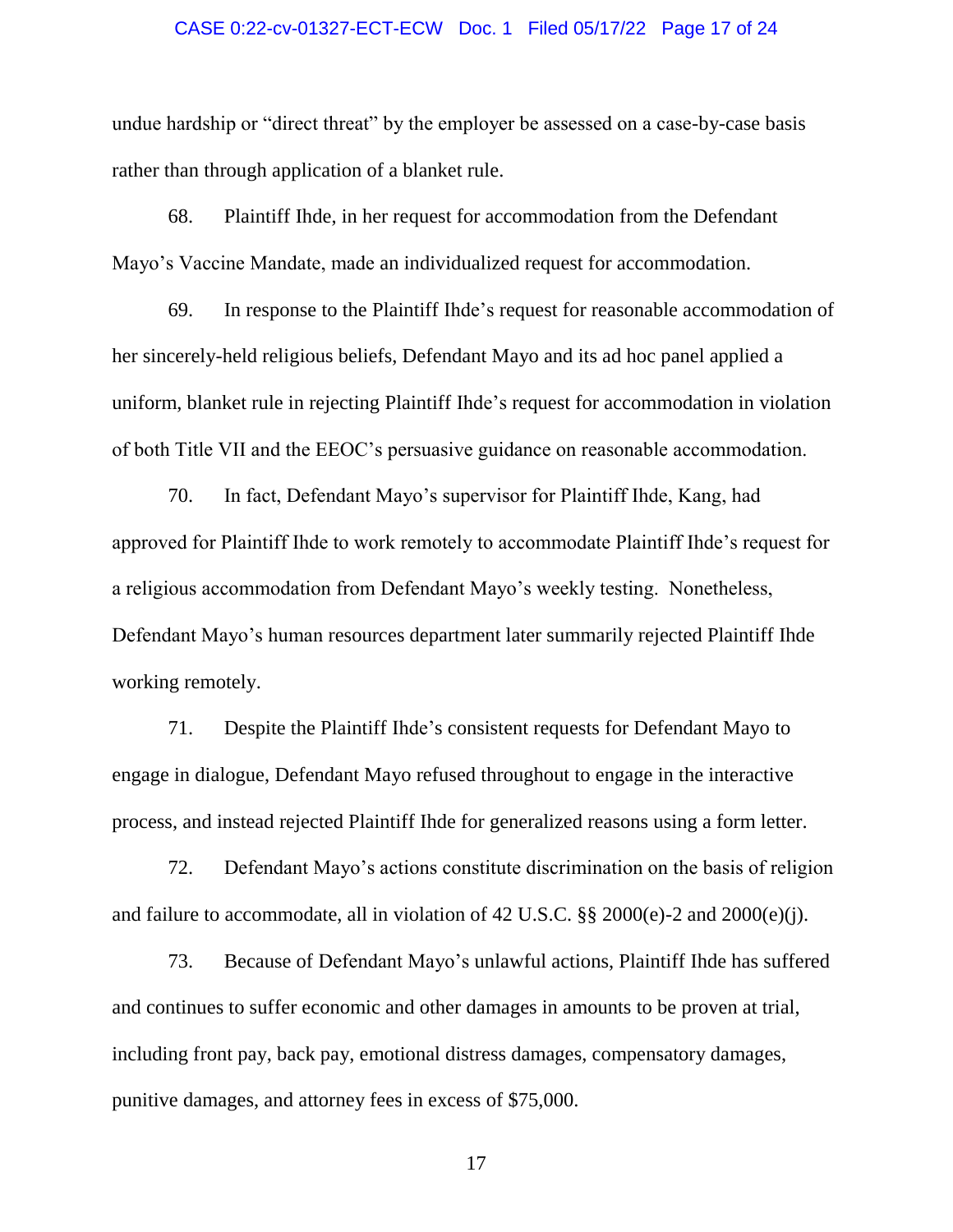### **SECOND CAUSE OF ACTION**

### **State law religious discrimination claim under MHRA 363A.08**

74. Plaintiff Ihde restates and realleges paragraphs 1 through 73 as if fully setforth herein.

75. Minn. Stat. Sec. 363A.01, et seq. prohibits discrimination in employment based on religion.

76. Defendant Mayo is an "employer" within the meaning of Minn. Stat. 363A.01.

77. Plaintiff Ihde is an "employee" within the meaning of Minn. Stat. 363A.01.

78. Plaintiff Ihde has a sincerely held religious belief which prevented her from undergoing weekly testing for the Covid-19 virus.

79. Plaintiff Ihde informed Defendant Mayo of the conflict between her religious belief and weekly testing for the Covid-19 virus.

80. Minn. Stat. 363A.01 et seq. prohibits discrimination on the basis of religion and further requires covered employers to provide reasonable accommodation to their employees' sincerely held religious beliefs.

81. Minn. Stat. 363A.01 et seq. prohibits Defendant Mayo from scrutinizing what it believes to be the sincerity of Plaintiff Ihde's religious beliefs, or whether Plaintiff Ihde's exercise of her beliefs is logical or as consistent as Defendant Mayo believes they should be.

82. In response to the Plaintiff Ihde's request for reasonable accommodation of her sincerely-held religious beliefs, Defendant Mayo and its ad hoc panel applied a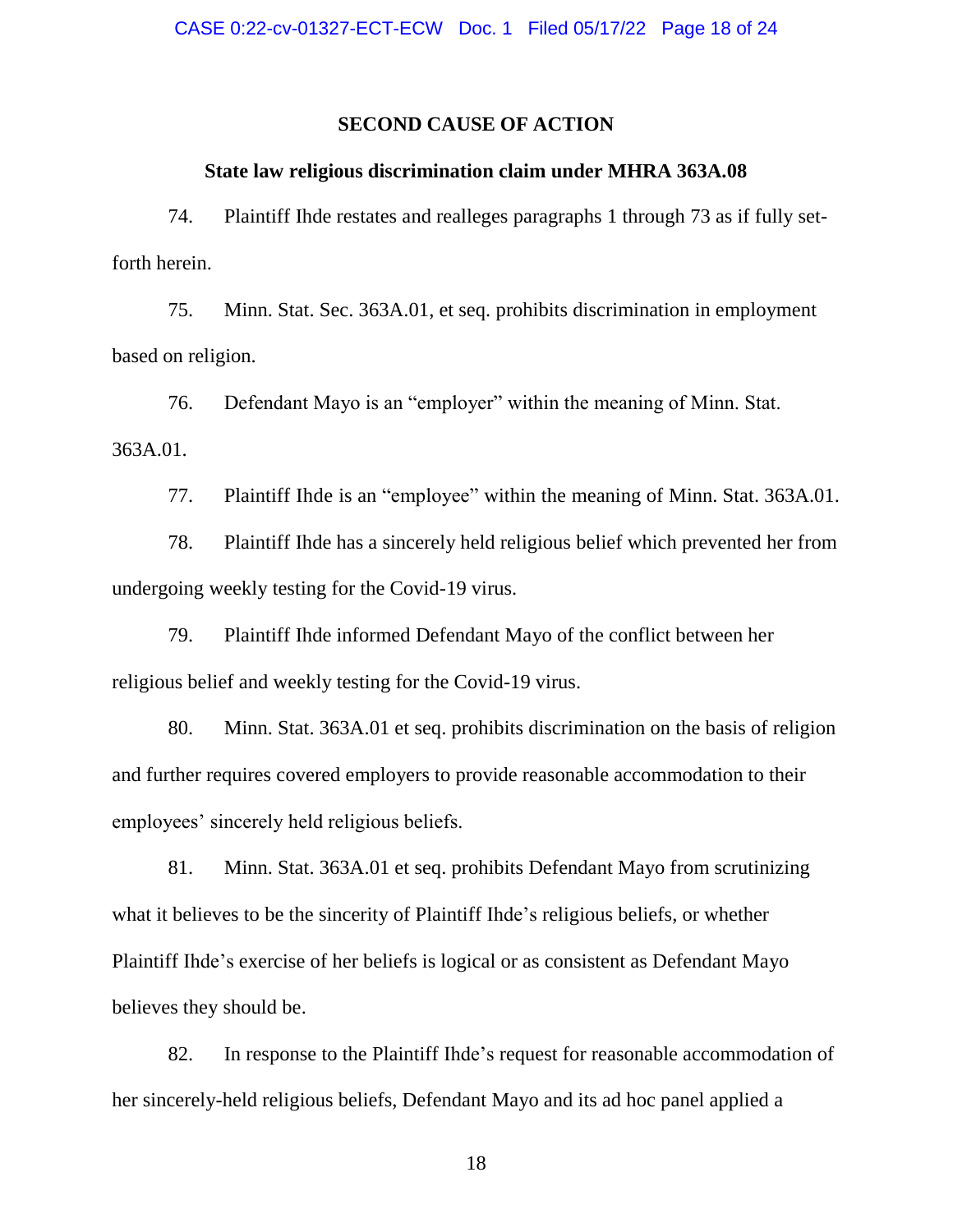### CASE 0:22-cv-01327-ECT-ECW Doc. 1 Filed 05/17/22 Page 19 of 24

uniform, blanket rule in rejecting Plaintiff Ihde's request for a reasonable accommodation. The religious exemptions granted were frequently those of employees with less seniority and therefore at a lower wage.

83. Despite the Plaintiff Ihde's requests for Defendant Mayo to engage in dialogue, Defendant Mayo refused throughout to engage in the interactive process, and instead rejected Plaintiff for generalized reasons, using an identical form letter.

84. Defendant Mayo's actions constitute discrimination on the basis of religion and failure to accommodate, all in violation of Minn. Stat. sec. 363A.01 et seq.

85. Because of Defendant Mayo's unlawful actions, Plaintiff Ihde has suffered and continues to suffer economic and other damages in an amount to be proven at trial, including front pay, back pay, emotional distress damages, compensatory damages, punitive damages, and attorney fees in excess of \$75,000.

### **THIRD CAUSE OF ACTION**

## **Discrimination and Failure to Accommodate under the Americans with Disabilities Act, 42 U.S.C. § 12101** *et seq.*

86. Plaintiff Ihde restates and realleges paragraphs 1 through 85 as if fully set forth herein.

87. Defendant Mayo is an "employer" within the meaning of 42 U.S.C. §  $12111(5)$ (A).

88. Plaintiff Ihde is an "employee" within the meaning of 42 U.S.C. § 12111(4).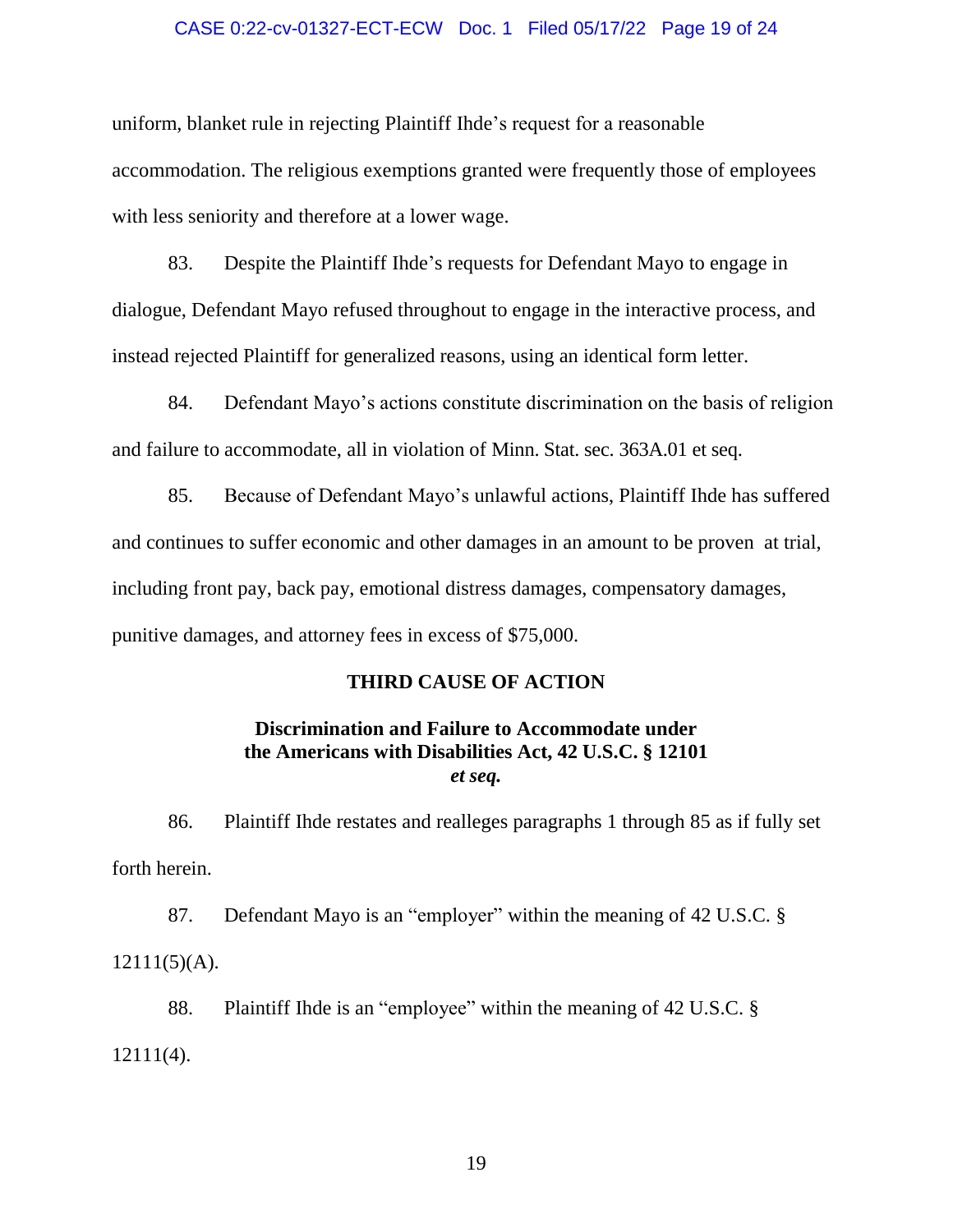### CASE 0:22-cv-01327-ECT-ECW Doc. 1 Filed 05/17/22 Page 20 of 24

89. The ADA, at 42 U.S.C. § 12112 (d)(4)(a), prohibits employers from requiring current employees to undergo medical examinations or inquires unless it is job related and consistent with business necessity.

90. Defendant Mayo's Vaccine Mandate violated 42 U.S.C. § 12112 (d)(4)(a) by requiring Plaintiff Ihde to undergo weekly Covid-19 testing. Defendant Mayo's Vaccine Mandate policy requirement to undergo weekly Covid-19 testing was neither job related nor consistent with business necessity because Plaintiff Ihde's supervisor had approved Plaintiff Ihde to work remotely.

91. As a result of Defendant Mayo's wrongful actions, Plaintiff Ihde suffered and continues to suffer economic and other damages in amounts to be proven at trial, including front pay, back pay, emotional distress damages, compensatory damages, punitive damages, and attorney fees in excess of \$75,000.

# **FOURTH CAUSE OF ACTION**

### **Wrongful Discharge - Minnesota Refusal of Treatment Statute.**

92. Plaintiff Ihde restates and realleges paragraphs 1 through 91 as if fully setforth herein.

93. Minn. Stat. §12.39 creates a right for individuals "to refuse medical treatment, testing, physical or mental examination, [or] vaccination. . . ." The law further requires that those health care professionals administering vaccination notify the individual of the right to refuse the vaccination. *Id*. § 12.39, Subd. 2 (the "Refusal of Treatment" statute).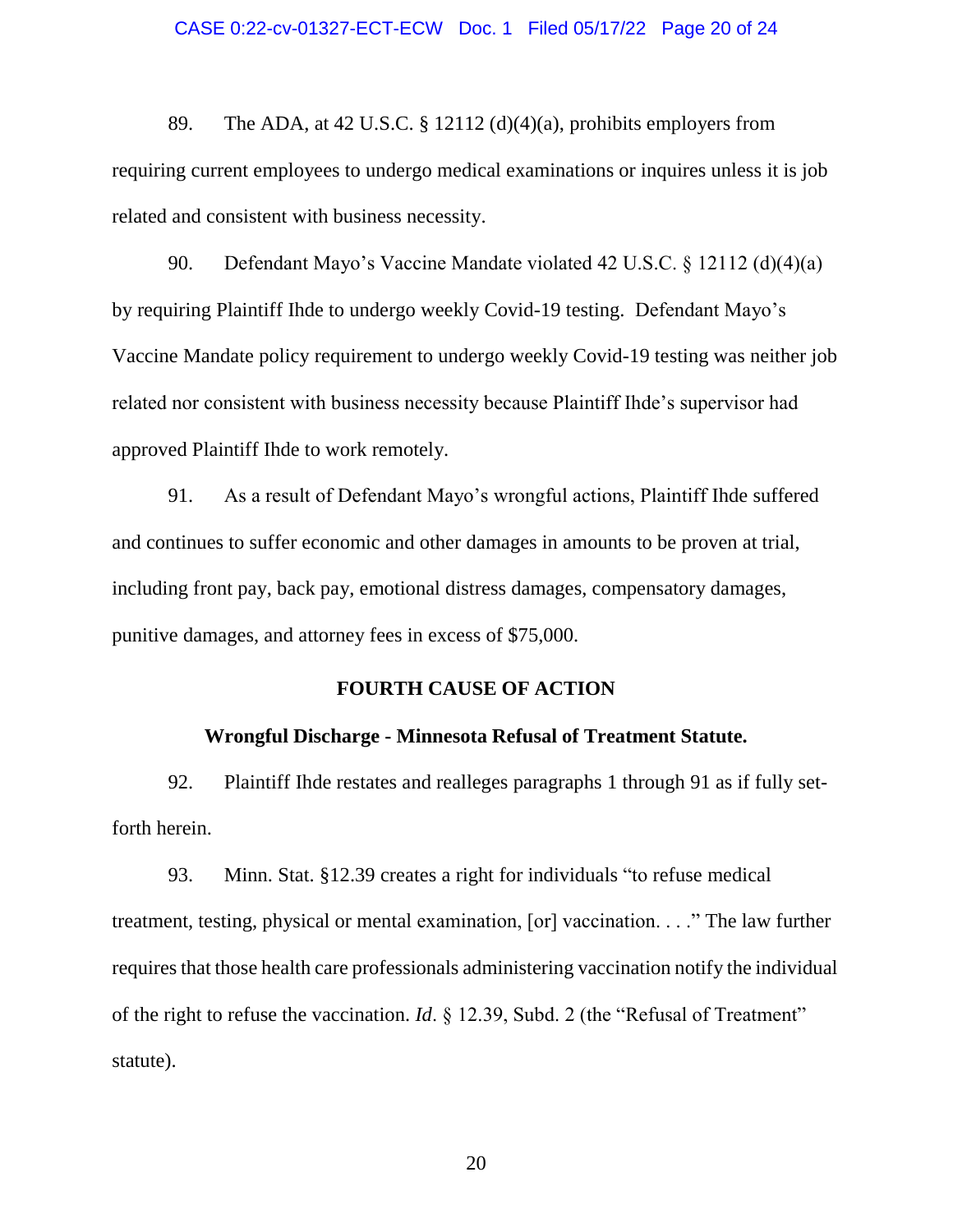### CASE 0:22-cv-01327-ECT-ECW Doc. 1 Filed 05/17/22 Page 21 of 24

"… individuals have a fundamental right to refuse medical treatment, testing, physical or mental examination, vaccination, participation in experimental procedures and protocols, …". Further, "before performing … vaccination of an individual … a health care provider shall notify the individual of the right to refuse the … vaccination, …".

94. Plaintiff Ihde is an "individual" who has "fundamental rights" to "refuse medical treatment, testing" and "vaccines."

95. Defendant Mayo is a "private entity" and a "health care provider" who is obligated to "notify the individual of the right to refuse vaccinations."

96. The State of Minnesota is no longer under a state-declared "emergency," as Governor Timothy Walz officially ended the State's emergency effective June 30, 2021.

97. Plaintiff Ihde has objected to being required to undergo compulsory medical treatment, including invasive injections, vaccinations, and testing. This refusal is protected by Minn. Stat. §12.39, and constitutes a refusal to engage in conduct contrary to Minnesota Public Policy. As a result of her refusal to accede to Defendant Mayo's imposition of such illegal conditions, the Plaintiff has been harassed, suspended, discharged, and had her earned benefits taken away.

98. Defendant Mayo's actions in punishing the Plaintiff for refusing to engage in conduct prohibited by state law and public policy constitutes wrongful discharge. Defendant Mayo admitted in 2021 that vaccinations could not be mandatory and must instead be voluntary. Defendant Mayo changed its policy in October 2021. Subsequently in March, 2022, Defendant Mayo changed its policy again to no longer require weekly testing for unvaccinated employees.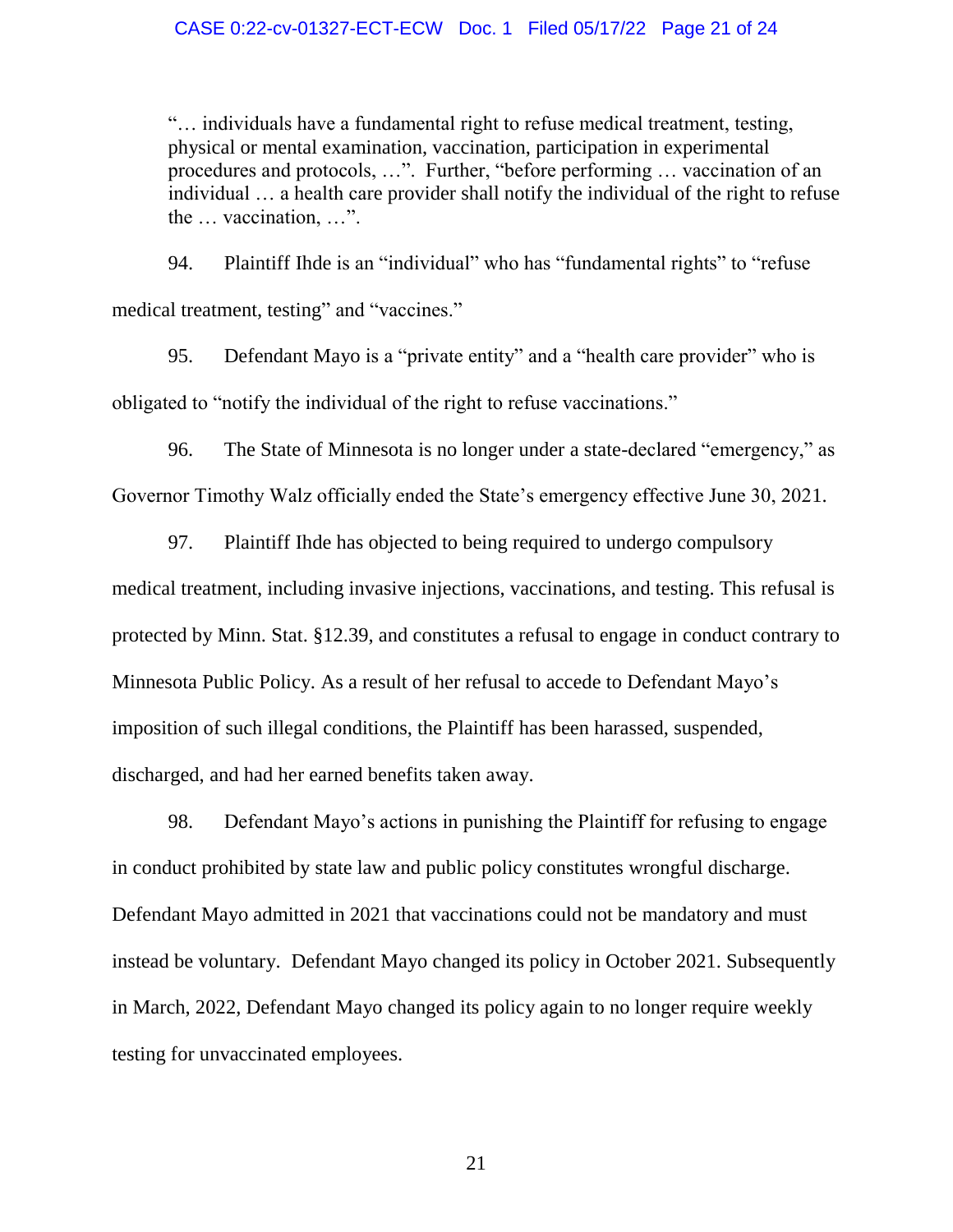99. As a result of Defendant Mayo's illegal actions taken against Plaintiff Ihde,

Plaintiff Ihde has suffered and continues to suffer economic and other damages in amounts to be proven at trial, including front pay, back pay, emotional distress damages, compensatory damages, punitive damages, and attorney fees in excess of \$75,000.

## **FIFTH CAUSE OF ACTION**

### **Breach of Contract/Promissory Estoppel**

100. Plaintiff restates and realleges paragraphs 1 through 99 above as if fully setforth herein.

101. Defendant Mayo had a policy of honoring diversity, equity and inclusion, including the protection of the religious rights of its employees.

102. Defendant Mayo wrote that it "is committed to upholding laws prohibiting discrimination and/or harassment on the basis of race, color, creed, *religion,* gender, *age*, national origin, marital status, sexual orientation, veteran's status, *disability*, or status with regard to public assistance." (emphasis added).

103. Defendant Mayo's policies and statements created a contract between it and its employees.

104. Defendant Mayo's actions in terminating Plaintiff Ihde, discriminating against her on the basis of her claiming religious belief and disability constitutes a breach of that contract.

105. Plaintiff Ihde has been damaged by Defendant's breach of contract.

106. In the alternative, Defendant Mayo's promises to its employees, both written and verbal, created an expectation on which the employees, including Plaintiff,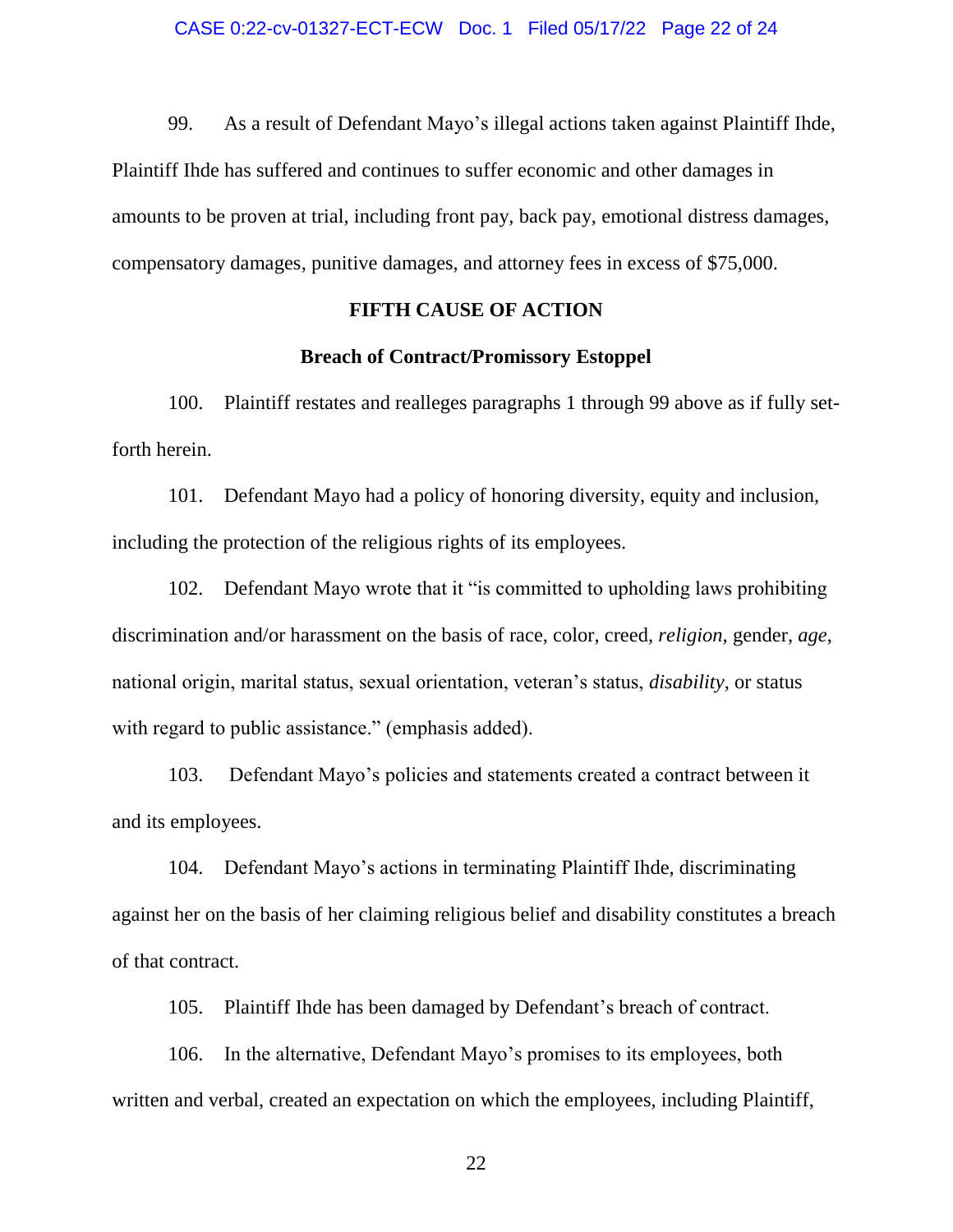relied to her detriment. Mayo's promises to its employees, including Plaintiff Ihde, should be enforced to avoid injustice.

### **JURY DEMAND**

Plaintiff Ihde demands a trial by jury on all claims and issues for which she has a right to trial by jury.

### **PRAYER FOR RELIEF**

WHEREFORE, Plaintiff Ihde prays for judgment in her favor and against Defendant Mayo, and for an Order of the Court as follows:

1. Adjudging that Defendant Mayo is liable to Plaintiff Ihde for her actual damages in an amount to be proven at trial, including front pay, back pay, treble damages and statutory penalty, interest, emotional distress and pain and suffering, compensatory damages, punitive damages, and any damages or penalties available at law;

2. Enjoining Defendant Mayo from taking further illegal action against Plaintiff Ihde in violation of both state and federal law, and Ordering Defendant Mayo to take action to restore Plaintiff Ihde to her position she would have enjoyed absent Defendant Mayo's illegal conduct;

3. Awarding Plaintiff Ihde her costs, attorney fees and any other relief permitted by statute; and